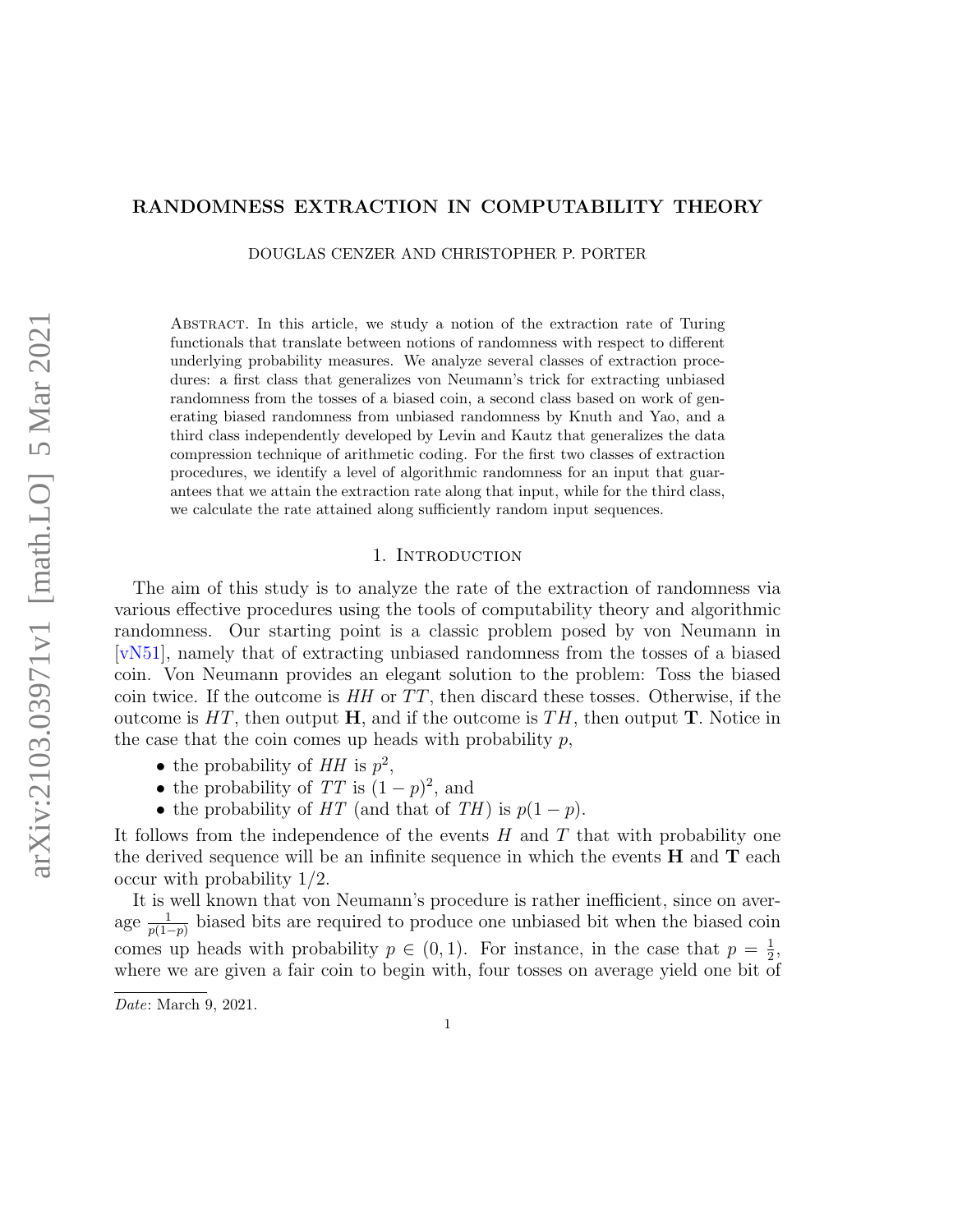<span id="page-1-0"></span>output (a rate that is four times the rate attained simply by reading off the tosses of the coin). However, a number of improvements have been found. For instance, in [\[Per92\]](#page-25-1), Peres studies a sequence of procedures obtained by iterating von Neumann's procedure and calculates the associated extraction rate of each such procedure. As defined by Peres, given a monotone function  $\phi: 2^{<\omega} \to 2^{<\omega}$ , the extraction rate of  $\phi$ with respect to the bias  $p$  is defined to be

$$
\limsup_{n\to\infty}\frac{E(|\phi(x_1,x_2,\ldots,x_n)|)}{n},
$$

where the bits  $x_i$  are independent and  $(p, 1-p)$ -distributed and E stands for expected value (with respect to the *p*-Bernoulli measure on  $2^{\omega}$ ). Setting  $(\phi_k)_{k \in \omega}$  to be the sequence of procedures defined by Peres, he proves that, when tossed a coin that comes up heads with probability  $p \in (0, 1)$ 

$$
\lim_{k \to \infty} \limsup_{n \to \infty} \frac{E(|\phi_k(x_1, x_2, \dots, x_n)|)}{n} = H(p),
$$

where  $H(p) = -p \log(p) - (1 - p) \log(1 - p)$  is the entropy associated with the underlying source.

This notion of an extraction rate of an effective procedure has not been thoroughly studied from the point of view of computability theory (however, see Doty [\[Dot08\]](#page-24-0) and Toska [\[Tos14\]](#page-25-2), each of which study a more local notion of rate of certain procedures applied to specific inputs). In this article, we study a definition of the extraction rate for Turing functionals that accept their input with probability one (referred to as almost total functionals). In particular, we can formalize certain randomness extraction procedures as Turing functionals and study the behavior of these functionals when applied to algorithmically random sequences. For a number of such functionals, it is known that almost every sequence attains the extraction rate; here we provide a sufficient level of algorithmic randomness that guarantees this result.

We consider three main examples here:

- (1) functionals defined in terms of maps on  $2^{<\omega}$  that we call block maps, which generalize von Neumann's procedure,
- (2) functionals derived from certain trees called discrete distribution generating trees (or DDG trees, for short), introduced by Knuth and Yao [\[KY76\]](#page-24-1) in the study of non-uniform random number generation, and
- (3) a procedure independently developed by Levin [\[LZ70\]](#page-24-2) and Kautz [\[Kau91\]](#page-24-3) for converting biased random sequences into unbiased random sequences.

Notably, our analysis of the extraction rates of these three classes of examples draws upon the machinery of effective ergodic theory, using certain effective versions of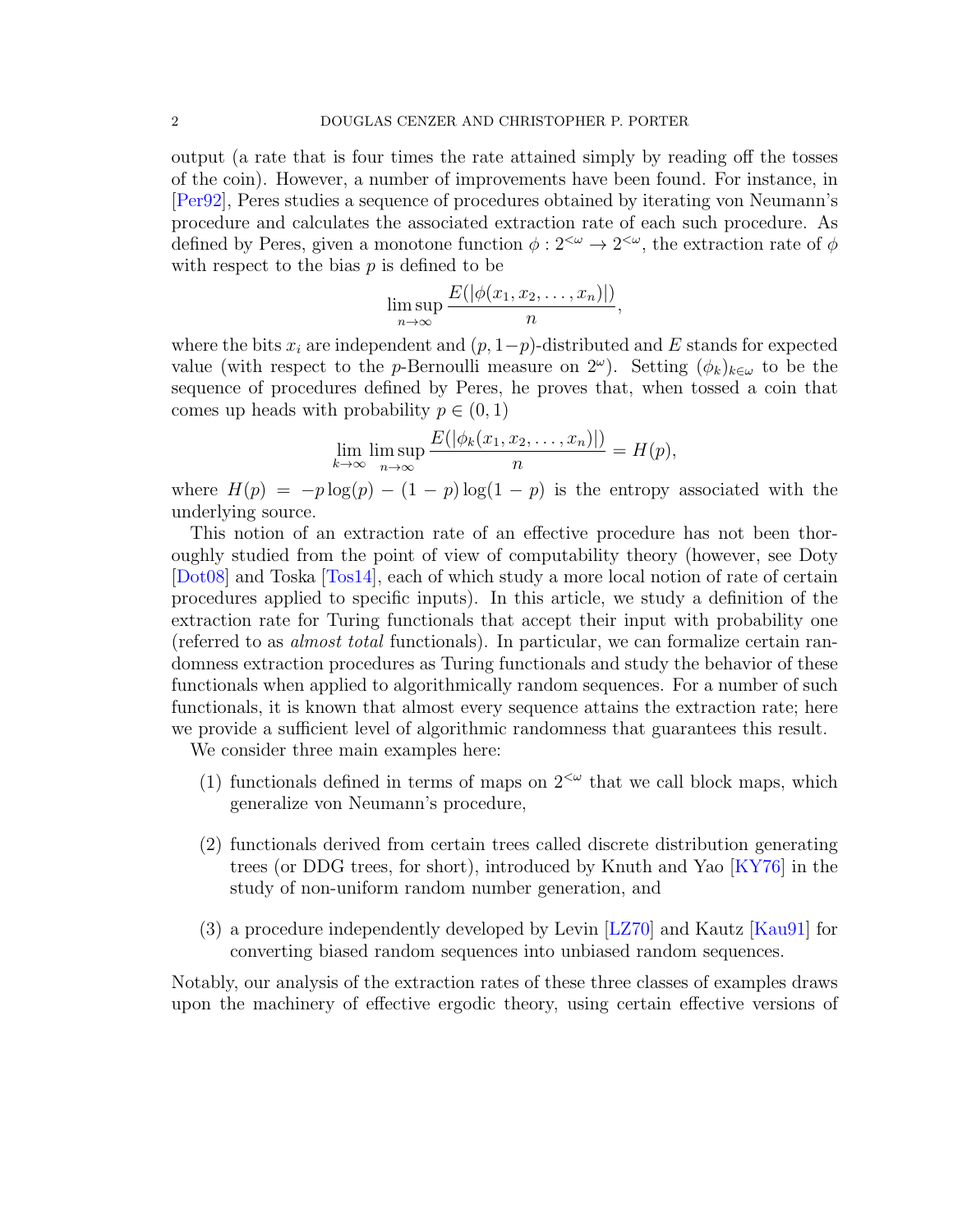<span id="page-2-1"></span>Birkhoff's ergodic theorem (and, in the case of the Levin-Kautz procedure, an effective version of the Shannon-McMillan-Breiman theorem from classical information theory due to Hoyrup  $|H_0y_12|$ .

The remainder of the paper is as follows. In Section [2,](#page-2-0) we lay out the requisite background for this study. Next, in Section [3,](#page-4-0) we formally define the extraction rate of a Turing functional, derive several preliminary results, and introduce several basic examples. We then turn to more general examples: Turing functionals derived from block maps in Section [4,](#page-9-0) Turing functionals derived from computable DDG trees in Section [5,](#page-13-0) and the Levin-Kautz procedure in Section [6.](#page-19-0) We conclude with several open questions in Section [7.](#page-23-0)

## 2. Background

<span id="page-2-0"></span>2.1. Notation. The set of finite binary strings will be written as  $2^{<\omega}$ ; members of  $2<sup>{\omega}</sup>$  will be written as lowercase Greek letters,  $\sigma, \tau, \rho$ , and so on. The set of infinite binary sequences will be written as  $2^{\omega}$ ; members of  $2^{\omega}$  will be written as uppercase Roman letters X, Y, Z. For a finite string  $\sigma \in 2^{<\omega}$ , let  $|\sigma|$  denote the length of n. For two strings  $\sigma, \tau$ , say that  $\tau$  extends  $\sigma$  and write  $\sigma \preceq \tau$  if  $|\sigma| \leq |\tau|$  and  $\sigma(i) = \tau(i)$  for  $i < |\sigma|$ . For  $X \in 2^{\omega}$ ,  $\sigma \prec X$  means that  $\sigma(i) = X(i)$  for  $i < |\sigma|$ . Let  $\sigma \sim \tau$  denote the concatenation of  $\sigma, \tau \in 2^{<\omega}$ ; we similarly define the concatenation  $\sigma \sim X$  of  $\sigma \in 2^{<\omega}$ and  $X \in 2^{\omega}$ . Let  $X \upharpoonright n$  denote the string  $\sigma \prec X$  with  $|\sigma| = n$ . For  $n \prec m$ ,  $X \upharpoonright n, m$ denotes the string  $X(n) \dots X(m-1)$ . The empty string will be written as  $\epsilon$ .

Two sequences  $X, Y \in 2^{\omega}$  may be coded together into  $Z = X \oplus Y$ , where  $Z(2n) =$  $X(n)$  and  $Z(2n+1) = Y(n)$  for all n. For a finite string  $\sigma$ , let  $\llbracket \sigma \rrbracket$  denote  $\{X \in 2^{\omega} : \sigma \to X\}$ . We shall refer to  $\llbracket \sigma \rrbracket$  as the *culinder* determined by  $\sigma$ . Each such interval  $\sigma \prec X$ . We shall refer to  $\sigma$  as the *cylinder* determined by  $\sigma$ . Each such interval is a clopen set and the clopen sets are just finite unions of intervals.

2.2. **Trees.** A nonempty closed set  $P \subseteq 2^{\omega}$  may be identified with a tree  $T_P \subseteq 2^{<\omega}$ where  $T_P = \{\sigma : P \cap \llbracket \sigma \rrbracket \neq \emptyset\}$ . Note that  $T_P$  has no dead ends. That is, if  $\sigma \in T_P$ , then either  $\sigma \cap 0 \in T_P$  or  $\sigma \cap 1 \in T_P$  (or both). For an arbitrary tree  $T \subseteq 2^{<\omega}$ , let [T] denote the set of infinite paths through T; that is,  $[T] = \{X \in 2^{\omega} : (\forall n) X \mid n \in T\}.$ It is well-known that  $P \subseteq 2^{\omega}$  is a closed set if and only if  $P = [T]$  for some tree T. P is a  $\Pi_1^0$  class, or an *effectively closed set*, if  $P = [T]$  for some computable tree T.

2.3. Turing functionals. Recall that a continuous function  $\Phi: 2^{\omega} \to 2^{\omega}$  may be defined from a function  $\phi: 2^{<\omega} \to 2^{<\omega}$ , which we refer to as a *generator* of  $\Phi$ , satisfying the conditions

- (i) For  $\sigma, \tau \in 2^{<\omega}$ , if  $\sigma \preceq \tau$ , then  $\phi(\sigma) \preceq \phi(\tau)$ .
- (ii) For all  $X \in 2^{\omega}$ ,  $\lim_{n \to \infty} |\phi(X[n)]| = \infty$ .

Note by the compactness of  $2^{\omega}$ , a generator  $\phi$  for a continuous function  $\Phi$  satisfies the condition: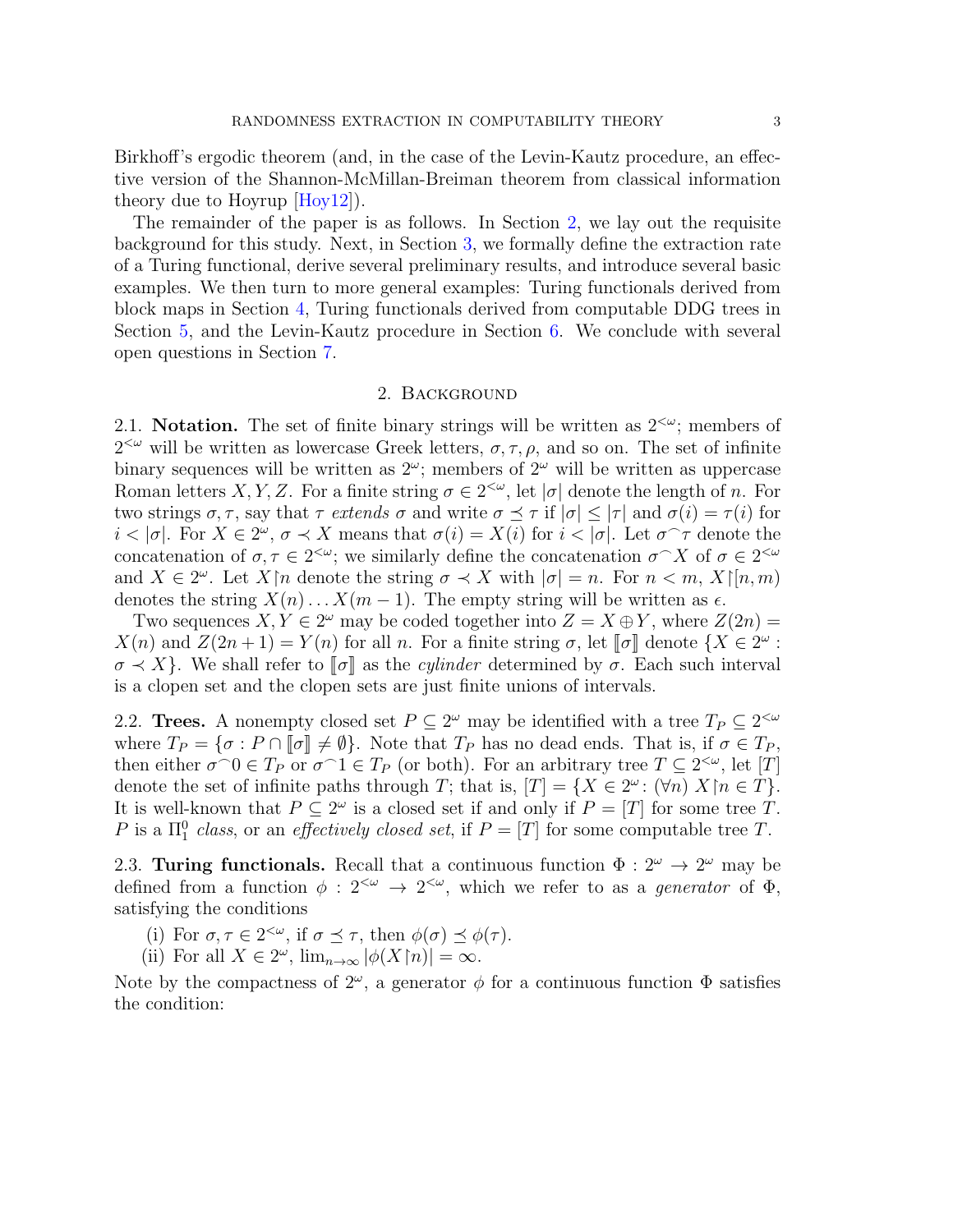<span id="page-3-0"></span>(iii) For all  $\sigma \in 2^{<\omega}$  and  $m \in \omega$ , there exists  $n \in \omega$  such that for every  $\sigma \in \{0,1\}^n$ ,  $|\phi(\sigma)| \geq m$ .

We then have  $\Phi(X) = \bigcup_n \phi(X \cap n)$ . The total Turing functionals  $\Phi : 2^{\omega} \to 2^{\omega}$  are those which may be defined in this manner from a computable generator  $\phi: 2^{<\omega} \to$  $2<sup>{\sim}</sup>$ . We will sometimes refer to total Turing functionals as tt-functionals. The partial Turing functionals  $\Phi : \subseteq 2^{\omega} \to 2^{\omega}$  are given by those  $\phi : 2^{<\omega} \to 2^{<\omega}$  which only satisfy condition (i) (we will still refer to such functions as generators). In this case  $\Phi(X) = \bigcup_n \phi(X \mid n)$  may be only a finite string.

We set dom $(\Phi) = \{X : \Phi(X) \in 2^{\omega}\}\$ . For  $\tau \in 2^{<\omega}$  we also define

$$
\Phi^{-1}(\tau) = \{ \sigma \in 2^{<\omega} : \tau \preceq \phi(\sigma) \& (\forall \sigma' \prec \sigma) \; \tau \not\preceq \phi(\sigma') \}.
$$

In particular, by our above convention, we have  $\Phi^{-1}(\epsilon) = {\epsilon}.$  Similarly, for  $S \subseteq$  $2^{<\omega}$  we define  $\Phi^{-1}(S) = \bigcup_{\tau \in S} \Phi^{-1}(\tau)$ . For  $\mathcal{A} \subseteq 2^{\omega}$ , we denote by  $\Phi^{-1}(\mathcal{A})$  the set  $\{X \in \text{dom}(\Phi) : \Phi(X) \in \mathcal{A}\}\.$  Note in particular that  $\Phi^{-1}(\llbracket \tau \rrbracket) = \llbracket \Phi^{-1}(\tau) \rrbracket \cap \text{dom}(\Phi).$ 

2.4. Computable measures on  $2^{\omega}$ . Recall that a measure  $\mu$  on  $2^{\omega}$  is computable if there is a computable function  $f : 2^{<\omega} \times \omega \to \mathbb{Q}_2$  such that  $|\mu([\sigma]) - f(\sigma, i)| \leq 2^{-i}$ .<br>For a profix from  $V \subset 2^{<\omega}$  (i.e., for  $\sigma \in V$  if  $\sigma \neq \tau$ , then  $\tau \notin V$ ) we set  $\mu([\mathbf{U}]) =$ For a prefix-free  $V \subseteq 2^{<\omega}$  (i.e., for  $\sigma \in V$ , if  $\sigma \prec \tau$ , then  $\tau \notin V$ ), we set  $\mu(\llbracket V \rrbracket) =$ <br> $\sum_{\mu(\sigma)} \mu(\sigma)$ . Here after we will write  $\mu(\llbracket \sigma \rrbracket)$  as  $\mu(\sigma)$  for strings  $\sigma$  and  $\mu(\llbracket V \rrbracket)$  as  $\mu(V)$ .  $\sum_{\sigma \in V} \mu(\sigma)$ . Hereafter, we will write  $\mu([\![\sigma]\!])$  as  $\mu(\sigma)$  for strings  $\sigma$  and  $\mu([\![V]\!])$  as  $\mu(V)$ <br>for  $V \subset 3 \le \omega$ . We also denote the Lebesgue masseum by ), where  $\lambda(\sigma) = 3^{-|\sigma|}$  for for  $V \subseteq 2^{\lt \omega}$ . We also denote the *Lebesgue measure* by  $\lambda$ , where  $\lambda(\sigma) = 2^{-|\sigma|}$  for  $\sigma \in 2^{<\omega}$ .

2.5. Notions of algorithmic randomness. We assume that the reader is familiar with the basics of algorithmic randomness; see, for instance [\[Nie09\]](#page-25-3), [\[DH10\]](#page-24-5), [\[SUV17\]](#page-25-4), or the more recent [\[FP20\]](#page-24-6). Let  $\mu$  be a computable measure on  $2^{\omega}$ . Recall that a  $\mu$ -Martin-Löf test is a sequence  $(\mathcal{U}_i)_{i\in\omega}$  of uniformly effectively open subsets of  $2^{\omega}$ such that for each  $i$ ,

$$
\mu(\mathcal{U}_i) \leq 2^{-i}.
$$

Moreover,  $X \in 2^{\omega}$  passes the  $\mu$ -Martin-Löf test  $(\mathcal{U}_i)_{i \in \omega}$  if  $X \notin \bigcap_{i \in \omega} \mathcal{U}_i$ . Lastly,  $X \in 2^{\omega}$  is  $\mu$ -Martin-Löf random, denoted  $X \in \mathsf{MLR}_{\mu}$ , if X passes every  $\mu$ -Martin-Löf test. When  $\mu$  is the Lebesgue measure  $\lambda$ , we often abbreviate MLR<sub>u</sub> by MLR.

We can obtain alternative notions of randomness by modifying the definition of a Martin-Löf test. We will work with two such alternatives in this paper. Let  $\mu$  be a computable measure on  $2^{\omega}$  and  $X \in 2^{\omega}$ .

- (i) X is  $\mu$ -Schnorr random (written  $X \in \mathsf{SR}_\mu$ ) if and only if X is not contained in any  $\mu$ -Martin-Löf test  $(\mathcal{U}_i)_{i\in\omega}$  with the additional condition that  $\mu(\mathcal{U}_i)$  is computable uniformly in  $i$ .
- (ii) X is  $\mu$ -Kurtz random (written  $X \in \mathsf{KR}_\mu$ ) if and only if X is not contained in any  $\Pi_1^0$  class of  $\mu$ -measure 0 (equivalently, if and only if it is not contained in any  $\Sigma_2^0$  class of  $\mu$ -measure 0).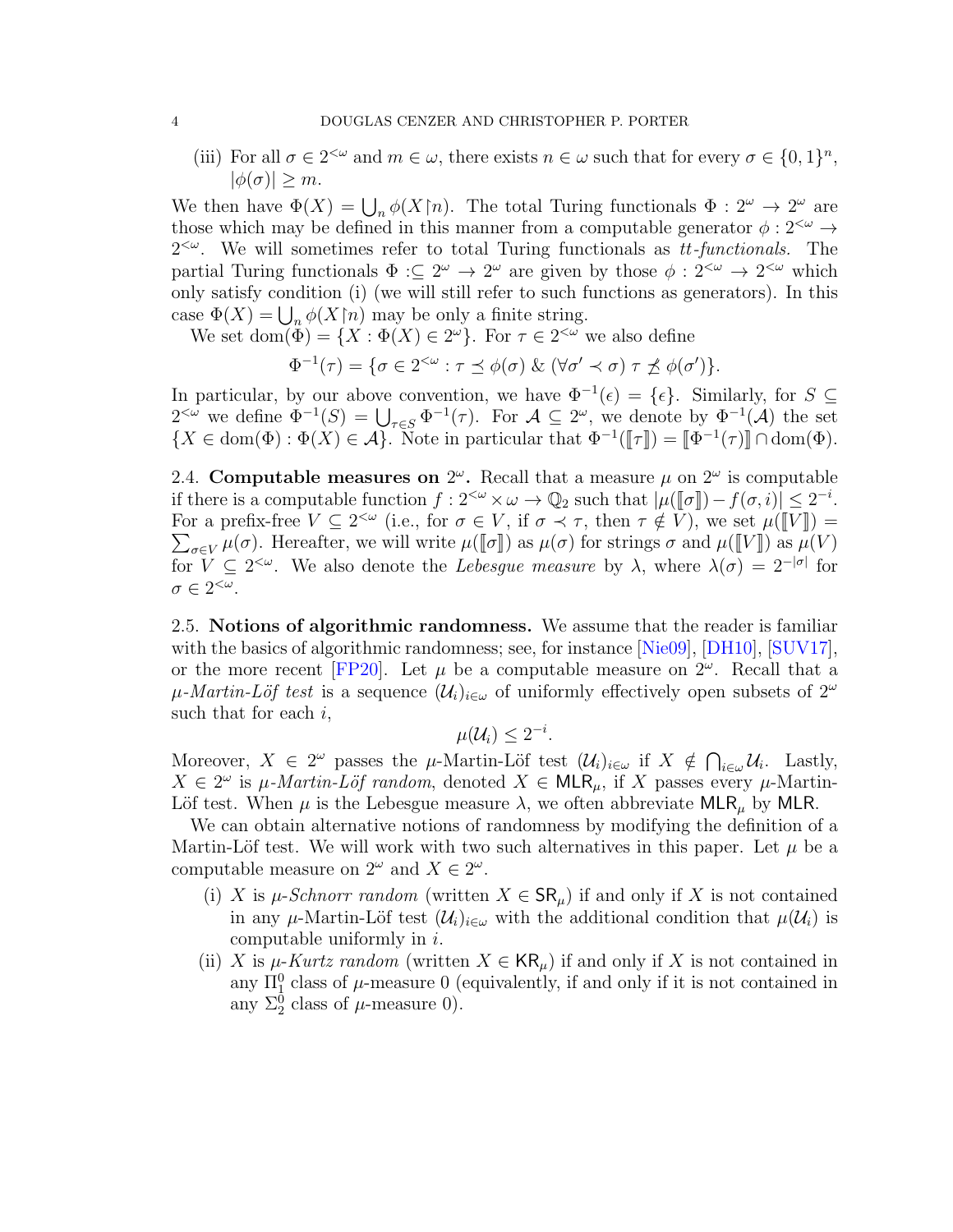Note that  $MLR_\mu \subseteq SR_\mu \subseteq KR_\mu$  for every computable measure  $\mu$ .

We are particularly interested in the interaction between Turing functionals and computable measures on  $2^{\omega}$ . For computable measure  $\mu$  on  $2^{\omega}$ , a Turing functional  $\Phi: 2^{\omega} \to 2^{\omega}$  is  $\mu$ -almost total if  $\mu(\text{dom}(\Phi)) = 1$ .

**Lemma 1.** A Turing functional  $\Phi$  is  $\mu$ -almost total if and only if  $KR_{\mu} \subseteq \text{dom}(\Phi)$ .

*Proof.* If  $KR_\mu \subseteq \text{dom}(\Phi)$ , then clearly  $\Phi$  is  $\mu$ -almost total. For the other direction, observe that  $dom(\Phi)$  is a  $\Pi_2^0$  subset of  $2^{\omega}$ . Thus, if  $\Phi$  is  $\mu$ -almost total, it follows that  $2^{\omega} \setminus \text{dom}(\Phi)$  is a  $\Sigma_2^0$   $\mu$ -nullset, and hence  $2^{\omega} \setminus \text{dom}(\Phi) = \bigcup_{i \in \omega} \mathcal{U}_i$  where each  $\mathcal{U}_i$  is a  $\Pi<sub>1</sub><sup>0</sup>$  μ-nullset. Thus if  $X \notin dom(Φ)$ , there is some *i* such that  $X ∈ U<sub>i</sub>$ , so X cannot be  $\mu$ -Kurtz random.

### 3. Extraction Rates

<span id="page-4-0"></span>3.1. The definition of extraction rate via a generator. We are interested in a version of the use function of a Turing functional  $\Phi$  which arises from a given generator  $\phi$ . Let  $u_{\phi}(X,n)$  be the least m such that  $|\phi(X|m)| \geq n$ . Then the extraction rate of the computation of  $Y = \Phi(X)$  from X is given by the ratio

$$
\frac{n}{u_{\phi}(X,n)},
$$

that is, the relative amount of input from X needed to compute the first  $n$  values of  $Y$ .

There is an alternative definition which is more straightforward. The  $\phi$ -*output/input ratio* of  $\sigma$ ,  $\text{OI}_{\phi}(\sigma)$ , is defined to be

$$
\mathrm{OI}_{\phi}(\sigma) = \frac{|\phi(\sigma)|}{|\sigma|}.
$$

**Lemma 2.** For any Turing functional  $\Phi$  with generator  $\phi$  and any  $X \in 2^{\omega}$  such that  $\Phi(X) \in 2^{\omega},$  $|p|/|\mathbf{x}|\leq \sqrt{N}$ 

$$
\lim_{n \to \infty} \frac{|\phi(X \upharpoonright n)|}{n} = \lim_{m \to \infty} \frac{m}{u_{\phi}(X, m)},
$$

provided that both limits exists.

*Proof.* Fix an input X. Let  $m_0 = 0$  and let  $m_{k+1}$  be the least  $m > m_k$  such that  $|\phi(X\mathbb{m})| > |\phi(X\mathbb{m}_k)|$ . Let  $n_k = |\phi(X\mathbb{m}_k)|$ . Then for each  $k > 0$ ,  $u_\phi(X, n_k) = m_k$ and hence

$$
\mathrm{OI}_{\phi}(X\mathord{\upharpoonright} m_k) = \frac{n_k}{m_k} = \frac{n_k}{u_{\phi}(X, n_k)},
$$

so that the two sequences have identical infinite subsequences, and hence the limits must be equal (since they are assumed to exist).  $\Box$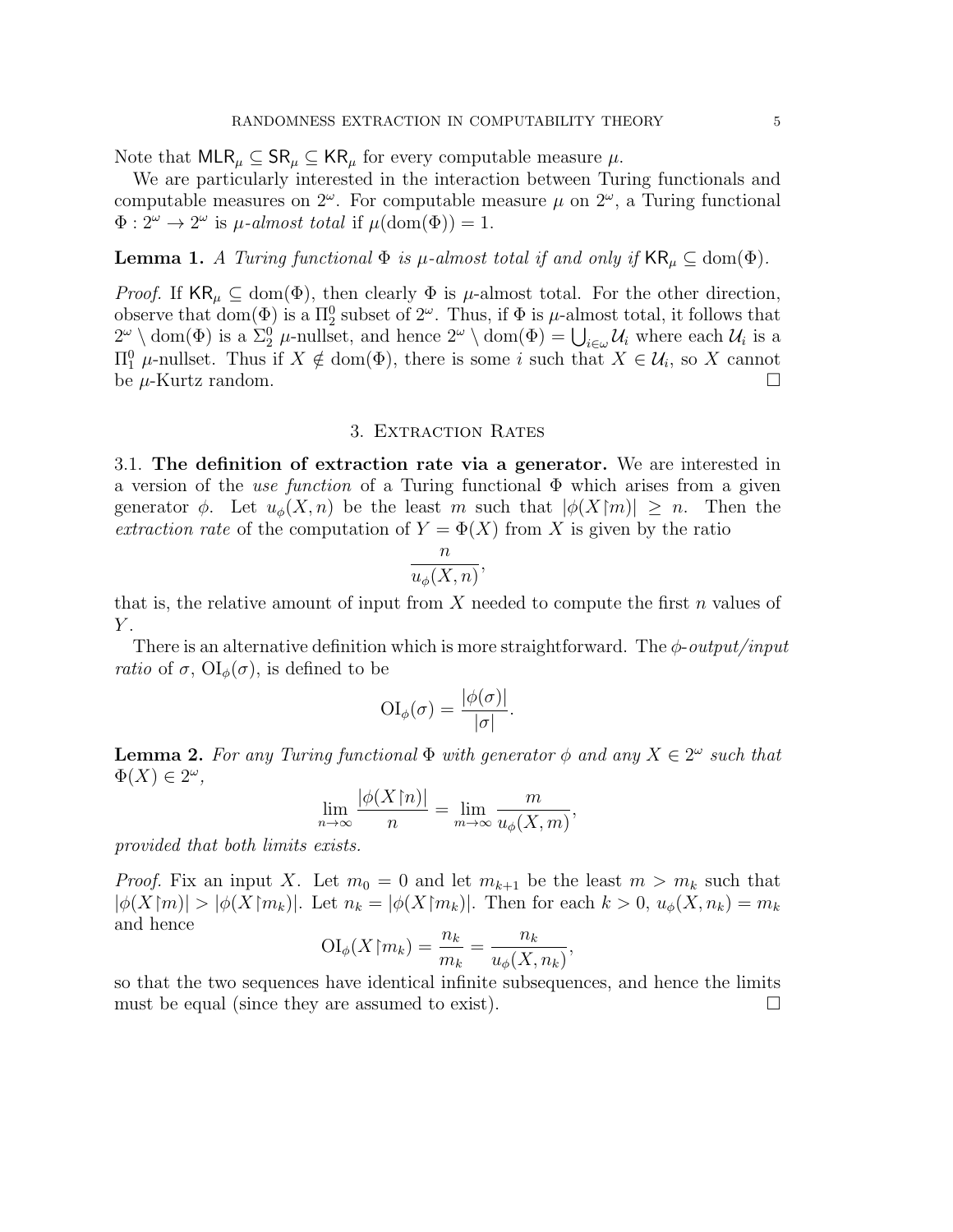Let us write  $\text{OI}_{\phi}(X)$  for  $\limsup_{n\to\infty} \text{OI}_{\phi}(X\upharpoonright n)$ ; we refer to this as the  $\phi$ -extraction rate along X. For the specific examples of extraction rates that we calculate in the remaining sections, we will work with specific generators defined from the randomness extraction literature.

3.2. Canonical generators. Suppose that we are given an almost total Turing functional and would like to determine its extraction rate. Which generator should we use? For instance, we would like to say that the extraction rate for a constant function should be very low and should approach 0 in the limit. However, consider the following example.

**Example 3.** Let  $\Phi(X) = 0^{\omega}$  for all  $X \in 2^{\omega}$  and let  $\phi(\sigma) = 0^{|\sigma|}$  for all  $\sigma \in 2^{<\omega}$ . Then  $u_{\phi}(X,n) = n$  for all n and thus  $\lim_{n \to \infty} \frac{n}{u_{\phi}(X,n)} = 1$  for all X.

To avoid this problem, we can work with a canonical generator of a Turing functional, which may be defined as follows.

**Definition 4.** For any partial continuous function  $\Phi$ , the *canonical generator*  $\phi$  for  $\Phi$  is defined by letting  $\phi(\sigma)$  be the longest common initial segment of all members of  $\{\Phi(X): \sigma \prec X\}.$ 

## Example 5.

- (i) The identity function  $\phi$  on strings is the canonical generator of the identity function on  $2^{\omega}$  and thus for  $X \in 2^{\omega}$ , the use  $u_{\phi}(X,n) = n$  for all  $n \in \omega$ , so that  $\lim_{n\to\infty} \frac{n}{u_{\phi}(X,n)} = 1$ .
- (ii) If  $\Phi(X) = X \oplus X$ , then its canonical generator is given by  $\phi(\sigma) = \sigma \oplus \sigma$  for  $\sigma \in 2^{<\omega}$  (where  $\sigma \oplus \sigma$  is the finite string defined as in the infinite case). Thus for  $X \in 2^{\omega}$ ,  $\lim_{n \to \infty} \frac{n}{u_{\phi}(X,n)} = \frac{1}{2}$  $\frac{1}{2}$ .

Note that if  $\phi$  is the canonical generator for a constant function  $\Phi(X) = C$ , then we have  $\phi(\sigma) = C$ , an infinite sequence, for every  $\sigma$ . To avoid this unpleasantness, we can further restrict our functions to the non-constant functions.

**Definition 6.** A partial continuous function  $\Phi$  is *nowhere constant* if for any string σ, either  $\Phi(X)$  is undefined (that is, it is a finite string) for some  $X \in [\![\sigma]\!]$ , or there exist  $X_1 \neq X_2$  in  $\llbracket \sigma \rrbracket$  such that  $\Phi(X_1) \neq \Phi(X_2)$ .

It is easy to see that if  $\Phi$  is nowhere constant, then the canonical generator is a well-defined map taking strings to strings and satisfies condition (i) in the definition of a representative of a functional. Moreover, the canonical generator of a functional has the following nice property, which is immediate from the definition.

**Lemma 7.** Let  $\Phi$  be a partial continuous functional on  $2^{\omega}$  with canonical generator  $\phi: 2^{&\omega} \to 2^{&\omega}$ . Then for all  $\sigma$  such that  $\sigma 0, \sigma 1 \in \text{dom}(\phi)$ , if  $\phi(\sigma 0) \succeq \tau$  and  $\phi(\sigma_1) \succeq \tau$ , then  $\phi(\sigma) \succeq \tau$ .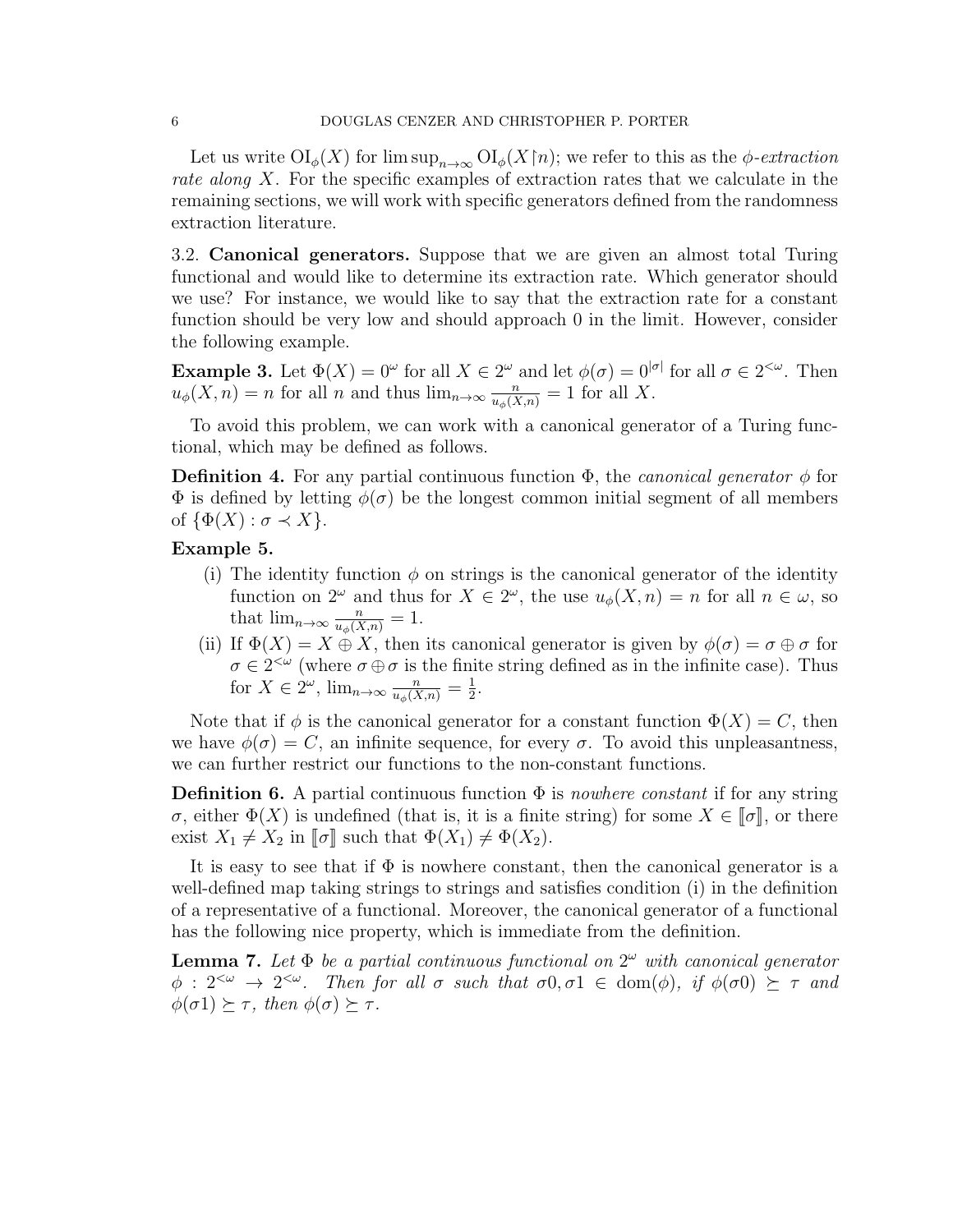Next we consider the computability of the canonical represenation.

**Proposition 8.** If  $\Phi$  is a total, nowhere constant Turing functional, then the canonical generator  $\phi$  of  $\Phi$  is computable.

*Proof.* Let  $\Phi : 2^{\omega} \to 2^{\omega}$  be a total, nowhere constant Turing functional and let  $\psi : 2^{<\omega} \to 2^{<\omega}$  be some computable generator of  $\Phi$ . Then we can compute, for each m, a value  $n_m$  such that  $|\psi(\sigma)| \geq m$  for all strings  $\sigma$  of length  $\geq n_m$ . Now let a string  $\sigma$  be given. Since  $\Phi$  is nowhere constant, we can compute a least value m such that there exist  $\tau_0, \tau_1 \succeq \sigma$  such that  $|\psi(\tau_i)| \geq m$  for  $i \in \{0, 1\}$  and  $\psi(\tau_0) \neq \psi(\tau_1)$ . Then the value  $\phi(\sigma)$  of the canonical generator can be computed by letting  $\phi(\sigma)$  be the common initial segment  $\psi(\sigma')\$ im for all  $\sigma'$  of length  $n_m$  extending  $\sigma$ .

On the other hand, if  $\Phi$  is only a partial computable, nowhere constant function, then the canonical generator of  $\Phi$  need not be computable.

**Example 9.** Let E be some noncomputable c.e. set and define  $\Phi(0^n1X) = X$  if  $n \in E$  and undefined otherwise. Then for the canonical generator  $\phi$  of  $\Phi$ , we have  $\phi(0^n 1\sigma) = \sigma$  if  $n \in E$  and  $\phi(0^n 1\sigma) = \epsilon$ , otherwise. We can modify this to get an almost total functional by letting  $\Phi(0^n 1X) = X$  if either  $n \in E$  or if  $X(i) = 1$  for some *i*. In this case, for each  $k \in \omega$ , we have  $\phi(0^n 10^k) = 0^k$  if  $n \in E$  and equals  $\epsilon$ otherwise.

**Proposition 10.** For any partial computable Turing functional  $\Phi$ , the canonical generator  $\phi$  is computable in  $\emptyset'$ .

*Proof.* Let  $\psi$  be some computable generator of  $\Phi$ . Then for the canonical generator  $\phi$ , we have  $\phi(\sigma) = \tau$  if and only if

- $(\exists n)(\forall \sigma' \in \{0,1\}^n) [\sigma \prec \sigma' \implies \tau \preceq \psi(\sigma')]$ , and
- for  $i = 0, 1, \neg(\exists n)(\forall \sigma' \in \{0, 1\}^n) [\sigma \prec \sigma' \implies \tau^\frown i \preceq \psi(\sigma')].$

Thus the graph of  $\psi$  is a  $\Sigma_2^0$  set and in fact is a difference of c.e. sets.

Lastly, we can define the output/input ratio of a Turing functional given in terms of its canonical generator.

**Definition 11.** Let  $\Phi$  be a partial Turing functional with canonical generator  $\phi$ . The  $\Phi$ -*output/input ratio* given by  $\sigma$ ,  $\text{OI}_{\Phi}(\sigma)$ , is defined to be

$$
\mathrm{OI}_{\Phi}(\sigma) = \frac{|\phi(\sigma)|}{|\sigma|}.
$$

Similarly, for  $X \in 2^{\omega}$  we define  $\text{OI}_{\Phi}(X)$  to be

$$
\limsup_{n \to \infty} \frac{|\phi(X \restriction n)|}{n}.
$$

We refer to  $\text{OI}_{\Phi}(X)$  as the  $\Phi$ -*extraction rate along* X.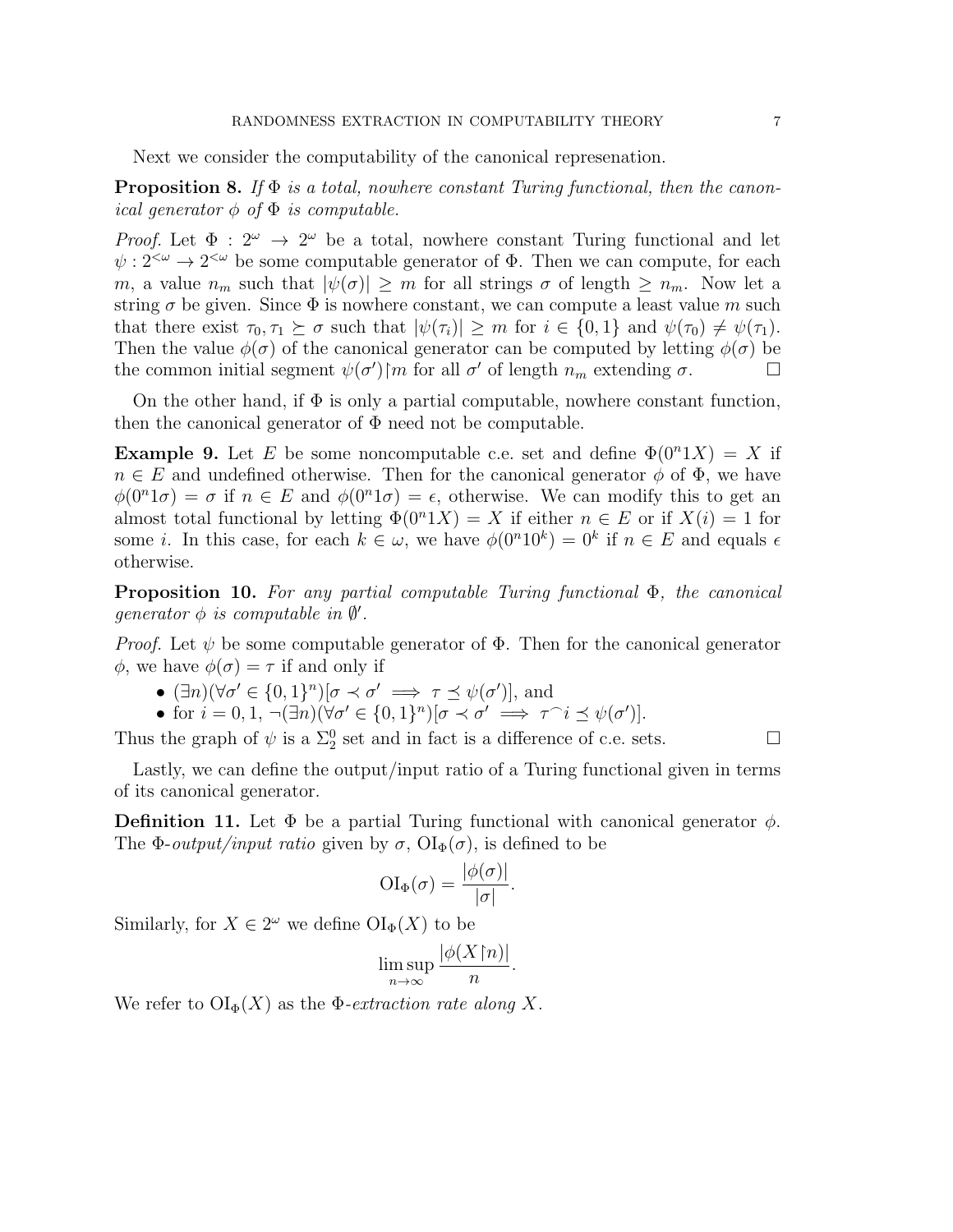<span id="page-7-0"></span>3.3. Average output/input ratios. For a given generator  $\phi$  of a Turing functional  $\Phi$ , we would like to define the *average*  $\phi$ -output/input ratio. However, such an average depends on an underlying probability measure on  $2^{\omega}$ . Since we are interested, at least in part, in Turing functionals that extract unbiased randomness from biased random inputs, we need to consider average  $\phi$ -output/input ratios parametrized by an underlying measure.

**Definition 12.** Given  $\phi: 2^{<\omega} \to 2^{<\omega}$ , the *average*  $\phi$ -*output/input ratio* for strings of length n with respect to  $\mu$ , denoted  $Avq(\phi, \mu, n)$ , is defined to be

$$
Avg(\phi, \mu, n) = \sum_{\sigma \in 2^n} \mu(\sigma) \text{OI}_{\phi}(\sigma).
$$

Equivalently, we have

$$
Avg(\phi, \mu, n) = \frac{1}{n} \sum_{\sigma \in 2^n} \mu(\sigma) |\phi(\sigma)|.
$$

Note that this is the  $\mu$ -average value of  $\text{OI}_{\phi}(X[n])$  over the space  $2^{\omega}$ , since this function is constant on each interval  $\llbracket \sigma \rrbracket$ . That is, if we fix n and let  $F_n(X) =$  $\mathrm{OI}_{\phi}(X\upharpoonright n)$ , then  $F_n$  is a computable map from  $2^{\omega}$  to R and the average value of  $F_n$ on  $2^{\omega}$  is given by

$$
\int_{2^{\omega}} F_n(X) d\mu(X).
$$

We consider the behavior of this average in the limit, which leads to the following definition (which is adapted from one provided by Peres in [\[Per92\]](#page-25-1)).

**Definition 13.** For a function  $\phi: 2^{<\omega} \to 2^{<\omega}$ , the  $\mu$ -extraction rate of  $\phi$ , denoted  $Rate(\phi, \mu)$ , is defined to be

$$
Rate(\phi, \mu) = \limsup_{n \to \infty} Avg(\phi, \mu, n).
$$

In the case that  $\phi$  is the canonical generator of a functional  $\Phi$ , we further define

$$
Rate(\Phi,\mu) = Rate(\phi,\mu).
$$

**Example 14.** Let  $\Phi(X) = X \oplus X$ , with a generator given by  $\phi(\sigma) = \sigma \oplus \sigma$  (which, as noted above, is the canonical generator of  $\Phi$ ). Then  $|\phi(\sigma)| = 2|\sigma|$  and hence  $\mathrm{OI}_{\phi}(\sigma) = 2$  for all strings  $\sigma$ . Thus the average output/input  $\phi$  ratio is 2. Certainly  $u_{\phi}(X, 2n) = n$  but at the same time  $u_{\phi}((\sigma \oplus \sigma) \cap i) = i + 1$ , so that  $u_{\phi}(X, 2n - 1) = n$ and hence  $\frac{2n-1}{u_{\phi}(X,2n-1)} = 2 - \frac{1}{n}$  $\frac{1}{n}$ . Thus these rates agree in the limit but not at each level. Since  $\text{OI}_{\phi}(X\upharpoonright n) = 2$  for all n, we have the limit  $\text{OI}_{\phi}(X) = 2$  for all X and hence the average output input ratio over all  $X \in 2^{\omega}$  is

$$
Rate(\Phi, \mu) = Rate(\phi, \mu) = \int_{2^{\omega}} \mathrm{OI}_{\phi}(X) d\mu = 2,
$$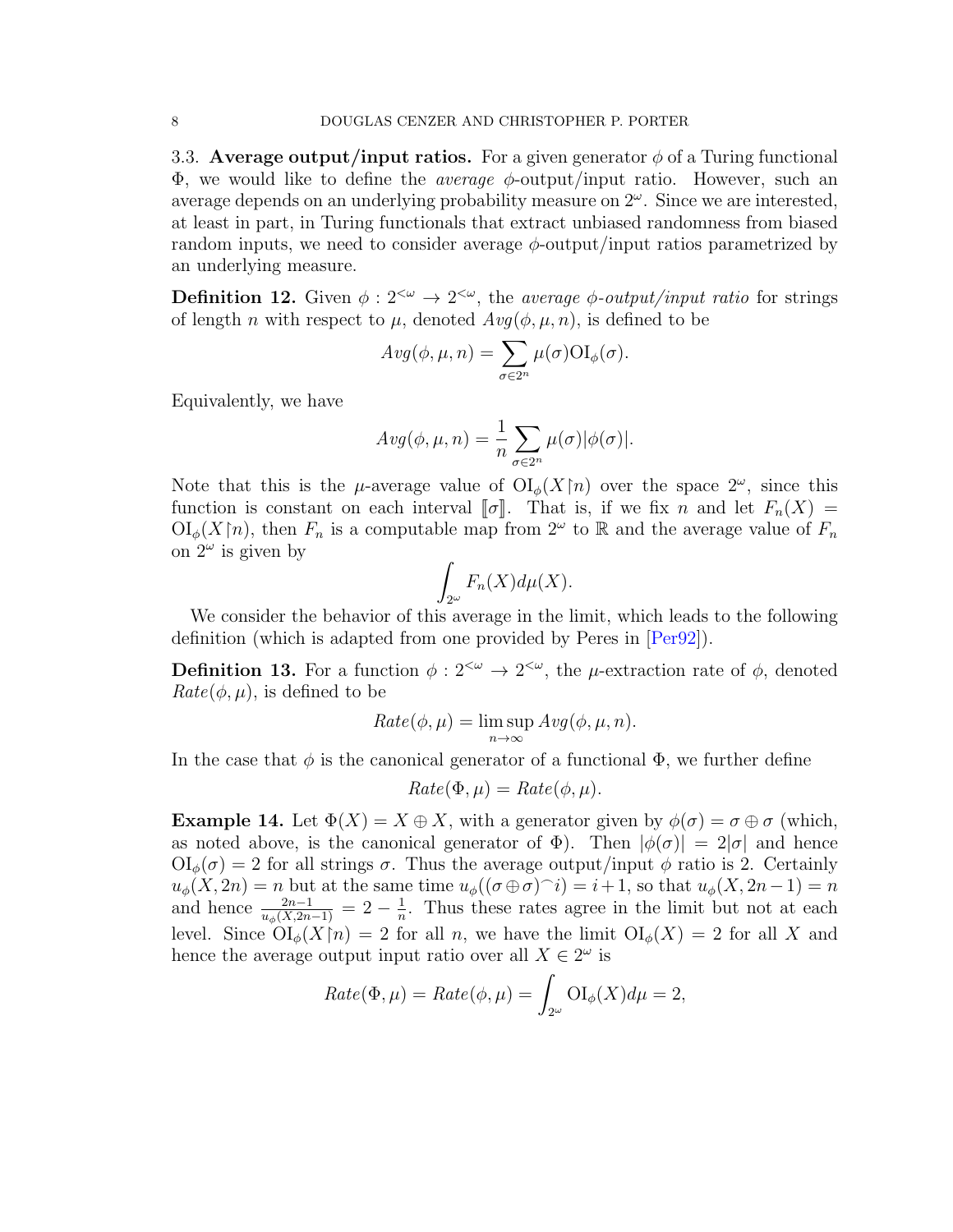### RANDOMNESS EXTRACTION IN COMPUTABILITY THEORY 9

<span id="page-8-1"></span>where the limit exists. Moreover,  $\lim_{n\to\infty} \frac{n}{u_\phi(X,n)} = 2$  as well.

An interesting problem is to determine for which Turing functionals the lim sup in the definition of extraction rate can be replaced with a limit. The following is an example where the limit does not exist.

**Example 15.** Given a fixed function  $\alpha : \omega \to \omega \setminus \{0\}$ , define the total functional  $\Phi_{\alpha}(X)$  for any input X to be the infinite concatenation of the strings  $X(i)^{\alpha(i)}$ . Thus if  $\alpha(n) = 2$  for all n, then  $\Phi_{\alpha}(X) = X \oplus X$ . If  $\alpha(n) = n + 1$ , then

$$
\Phi_{\alpha}(X) = X(0)X(1)X(1)X(2)X(2)X(2)X(3)\dots
$$

Now let  $\alpha^*(n) = \sum_{i \leq n} \alpha(i)$ , which is a strictly increasing function. It is clear that for any strictly increasing function  $\beta : \omega \to \omega$ , there is a function  $\alpha$  such that  $\beta = \alpha^*$ and that, in general,  $\alpha$  is computable if and only if  $\alpha^*$  is computable. Fix  $\alpha$  and  $\beta = \alpha^*$  and let  $\phi$  be the canonical generator of  $\Phi_{\alpha}$ . Then we have  $|\phi(X[n)] = \beta(n)$ for each  $n \in \omega$ , so that  $\mathrm{OI}_{\phi}(\sigma) = \frac{\beta(n)}{n}$  for any string  $\sigma$  of length n. Now the behavior of this limit is completely arbitrary. For example, let  $\beta(0) = 1$  and let  $\beta(2^n+i) = 2^{n+1}+i$  for all n and for all  $i < 2^n$ . Then  $\text{OI}_{\phi}(\sigma) = 2$  whenever | $\sigma$ | is a power of 2, but  $\mathrm{OI}_{\phi}(\sigma) = \frac{2^{n+1}+i}{2^{n}+i}$  $rac{n+1+i}{2^n+i}$  for  $|\sigma| = 2^n + i$  and in particular, if  $|\sigma| = 2^{n+1} - 1$ , then  $\text{OI}_{\phi}(\sigma) = \frac{3 \cdot 2^{n}-1}{2 \cdot 2^{n}-1}$  $\frac{3 \cdot 2^{n}-1}{2 \cdot 2^{n}-1}$ . Thus  $\limsup_{n \to \infty} Avg(\phi, \mu, n) = 2$  whereas  $\liminf_{n\to\infty} Avg(\phi,\mu,n) = 1.5.$ 

For the  $\lim_{n\to\infty} Avg(\phi,\mu,n)$  to exist, the function  $\phi$  must be regular in the relative amount of input needed for a given amount of output. The authors have studied some families of functions for which this is the case. First, there are the so-called *online* continuous (or computable) functions, which compute exactly one bit of output for each bit of input (see  $[CR18]$ ). On the other hand, there are the *random* continuous functions which produce regularity in a probabilistic sense. For example, the random continuous functions as defined by Barmpalias et al.  $[BBC^+08]$  $[BBC^+08]$  produce outputs which are roughly  $\frac{2}{3}$  as long, on the average, as the inputs. See also [\[CP15\]](#page-24-8).

Another example for which the limsup in the definition of rate is actually a limit is given by the following result.

<span id="page-8-0"></span>**Lemma 16.** Suppose there exists some  $c \in \omega$  such that  $|\phi(\sigma)| \leq c|\sigma|$  for all  $\sigma \in 2^{< \omega}$ and that there is some  $r \in \mathbb{R}$  such that

$$
\lim_{n \to \infty} \frac{|\phi(X \restriction n)|}{n} = r
$$

for  $\mu$ -almost every  $X \in 2^{\omega}$ . Then  $Rate(\phi, \mu) = r$ .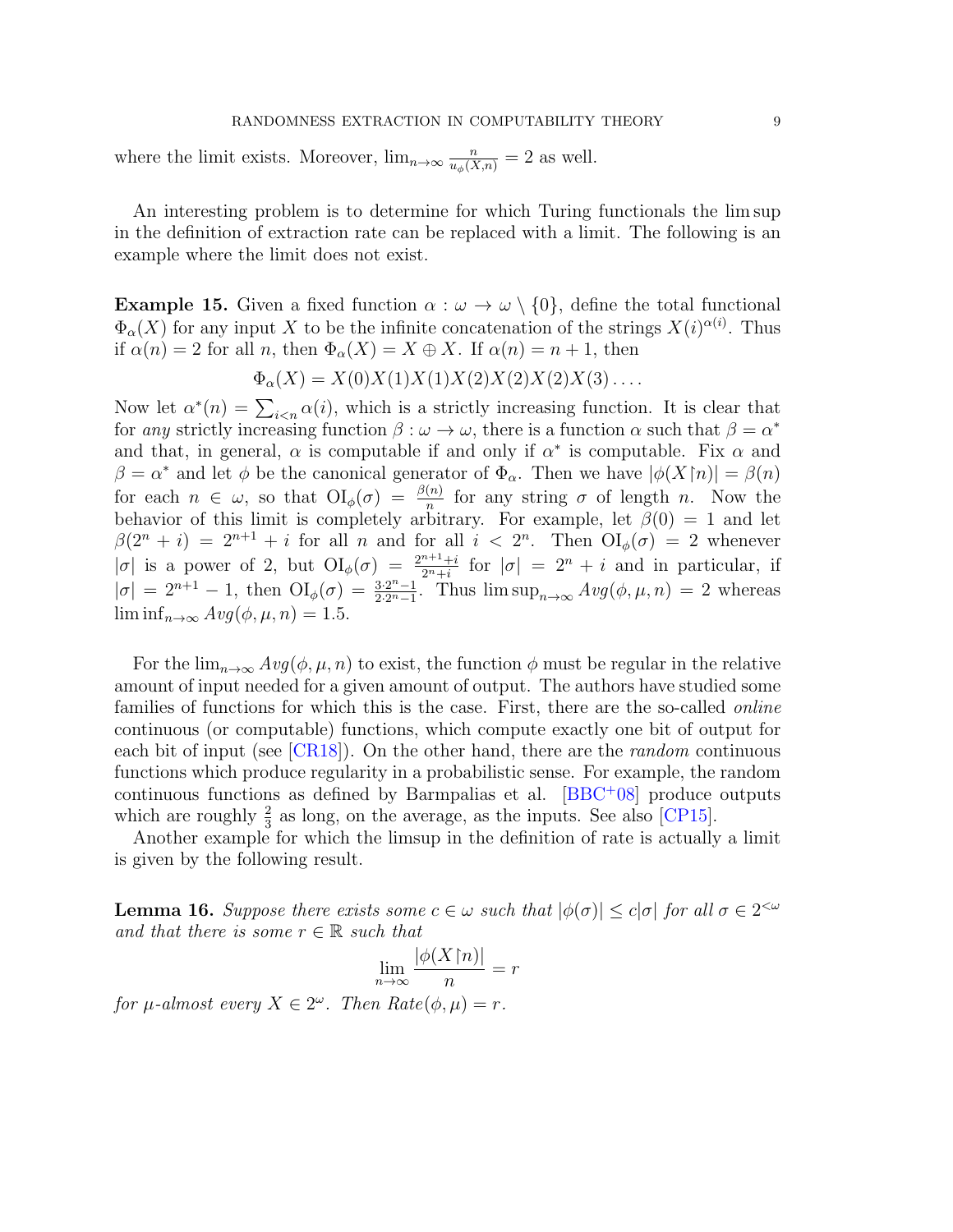<span id="page-9-1"></span>*Proof.* Since there is some c such that  $\frac{|\phi(X[n)]|}{\phi(X[n)]}$ n  $\leq c$  for all  $X \in 2^{\omega}$ , by the dominated convergence theorem,

$$
r = \int_{2^{\omega}} \lim_{n \to \infty} \frac{|\phi(X\upharpoonright n)|}{n} d\mu(X) = \lim_{n \to \infty} \int_{2^{\omega}} \frac{|\phi(X\upharpoonright n)|}{n} d\mu(X) =
$$
  
= 
$$
\lim_{n \to \infty} Avg(\phi, \mu, n) = Rate(\phi, \mu).
$$

In the next three sections, we consider several examples of Turing functionals  $\Phi$ given by generators  $\phi$  for which the following two conditions hold:

(i)  $\lim_{n\to\infty} Avg(\phi,\mu,n)$  exists (for an appropriate choice of the measure  $\mu$ ), and (ii)  $\mathrm{OI}_{\phi}(X) = \lim_{n\to\infty} \mathrm{OI}_{\phi}(X\upharpoonright n) = Rate(\phi,\mu)$  for all sufficiently  $\mu$ -random sequences  $X$ .

That is, the extraction rate of  $\phi$  is attained along sufficiently random inputs of  $\Phi$ .

## 4. The Rate of Block Functionals

<span id="page-9-0"></span>For fixed  $n \in \omega$ , an *n*-block map is a function  $\phi : 2^{<\omega} \to 2^{<\omega}$  satisfying the following property: Given  $\sigma \in 2^{<\omega}$ , we first write  $\sigma = \sigma_1 \cap \ldots \cap \sigma_k \cap \tau$ , where  $|\sigma_i| = n$ for  $i = 1, \ldots, k$  and  $|\tau| < k$ . Then we have

$$
\phi(\sigma)=\phi(\sigma_1)\widehat{\phantom{\alpha}}\ldots\widehat{\phantom{\alpha}}\phi(\sigma_k).
$$

That is, the behavior of  $\phi$  is completely determined by its values of strings of length n (and is undefined on all strings of length  $k < n$ ). An n-block functional is a Turing functional  $\Phi$  that has an *n*-block map  $\phi$  as its canonical generator. In this case we refer to  $\phi$  as the *n*-block map associated to  $\Phi$ . (Note that every *n*-block map can be extended to an nk-block map for  $k \in \omega$  that induces the same functional. Thus, the requirement that an *n*-block functional has an *n*-block map as a canonical generator ensures that an *n*-block functional isn't also an *nk*-block functional for every  $k \in \omega$ .) We say that an *n*-block map  $\phi: 2^{<\omega} \to 2^{<\omega}$  is *non-trivial* if  $|\phi(\sigma)| > 0$  for some  $\sigma \in 2^n$ .

Block maps show up in the literature on randomness extraction, where typically one attempts to extract a sequence of unbiased random bits from a biased source. For example, the 2-block map  $\phi: 2^{<\omega} \to 2^{<\omega}$  defined by setting

- $\phi(10) = 0$ ,
- $\bullet \phi(01) = 1$ , and
- $\phi(00) = \phi(11) = \epsilon$

is precisely von Neumann's procedure. Other examples of block maps in the randomness extraction literature are the randomizing functions studied by Elias in [\[Eli72\]](#page-24-9),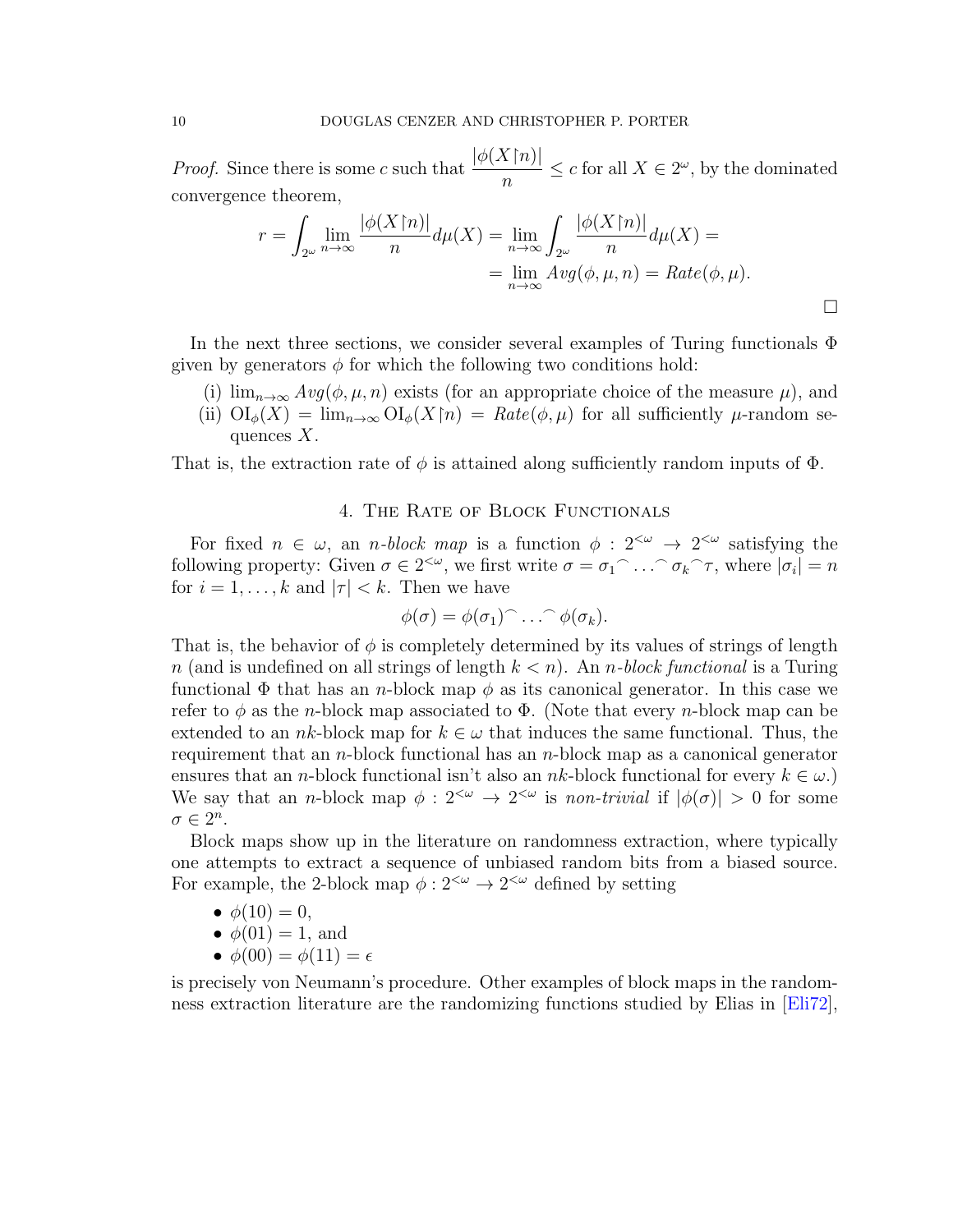<span id="page-10-2"></span>the iterations of von Neumann's procedure studied by Peres in [\[Per92\]](#page-25-1), and extracting procedures studied by Pae in [\[Pae16\]](#page-25-5).

We will determine the extraction rate of a  $n$ -block function with respect to a certain class of measures. An *n*-step Bernoulli measure is a Bernoulli measure on  $(2^n)^\omega$ . That is, an  $n$ -step Bernoulli measure is obtained by taking an infinite product of copies of some fixed measure on the set  $2^n$ . Clearly, an *n*-step Bernoulli measure extends naturally to a measure on  $2^{\omega}$ . Hereafter, we will use the term *n-step Bernoulli* measure to refer to this extension. Recall that a measure  $\mu$  on  $2^{\omega}$  is *positive* if  $\mu(\sigma) > 0$  for all  $\sigma \in 2^{<\omega}$ .

<span id="page-10-1"></span>**Proposition 17.** Let  $n \in \omega$ . Suppose that  $\mu$  is a positive n-step Bernoulli measure on  $2^{\omega}$  and  $\phi: 2^{<\omega} \to 2^{<\omega}$  is a non-trivial n-block map with associated n-block functional  $\Phi$ . Then  $\Phi$  is  $\mu$ -almost total.

*Proof.* Let  $S = \{ \tau \in 2^n : \phi(\tau) = \epsilon \}$ , which is not equal to  $2^n$  since  $\phi$  is non-trivial. Let  $\mathcal{U} = S^{\omega}$ , the set of all infinite sequences built up by concatenating members of S. Since  $\mu$  is positive and  $S \neq 2^n$ ,  $\sum_{\tau \in S} \mu(\tau) < 1$ , from which it follows that  $\mu(\mathcal{U}) = 0$ . Next, for each  $\sigma \in (2^n)^{<\omega}$  such that  $|\sigma| = nk$  for some  $k \in \omega$ , let  $\mathcal{U}_{\sigma} = \{\sigma \cap X : X \in \mathcal{U}\}\.$  Clearly  $\mu(\mathcal{U}_{\sigma}) = \mu(\sigma) \cdot \mu(\mathcal{U}) = 0$ , since  $\mu$  is an *n*-step Bernoulli measure. Then dom $(\Phi) = 2^{\omega} \setminus \bigcup_{\sigma \in (2^n)^{<\omega}} \mathcal{U}_{\sigma}$ , from which it follows that  $\mu(\text{dom}(\Phi)) = 1.$ 

<span id="page-10-0"></span>**Theorem 18.** Let  $\mu$  be a positive n-step Bernoulli measure on  $2^{\omega}$  and  $\phi: 2^{n} \to 2^{<\omega}$ a non-trivial n-block map with associated n-block functional Φ. Then

$$
Rate(\Phi, \mu) = Rate(\phi, \mu) = Avg(\phi, \mu, n)
$$

*Proof.* We first note that if we consider the bits  $\tau(0), \ldots, \tau(n-1)$  of  $\tau \in 2^n$  as a sequence of random variables, then the expected value of  $|\phi(\tau)|$  is

$$
E(|\phi(\tau(0),\ldots,\tau(n-1))|) = \sum_{\sigma\in 2^n} \mu(\sigma)|\phi(\sigma)|,
$$

from which it follows that

$$
Avg(\phi,\mu,n)=\frac{1}{n}E(|\phi(\tau(0),\ldots,\tau(n-1))|).
$$

For  $k \in \omega$ , given a string of length  $\tau = \tau_1 \cap \cdots \cap \tau_k$  of length  $nk$  (where  $|\tau_i| = n$ for  $i = 1, \ldots, k$ , since  $\mu$  is an *n*-step Bernoulli measure, the blocks  $\tau_1, \ldots, \tau_k$  are independent. Thus, the  $\mu$ -expected number of output bits for a string of length nk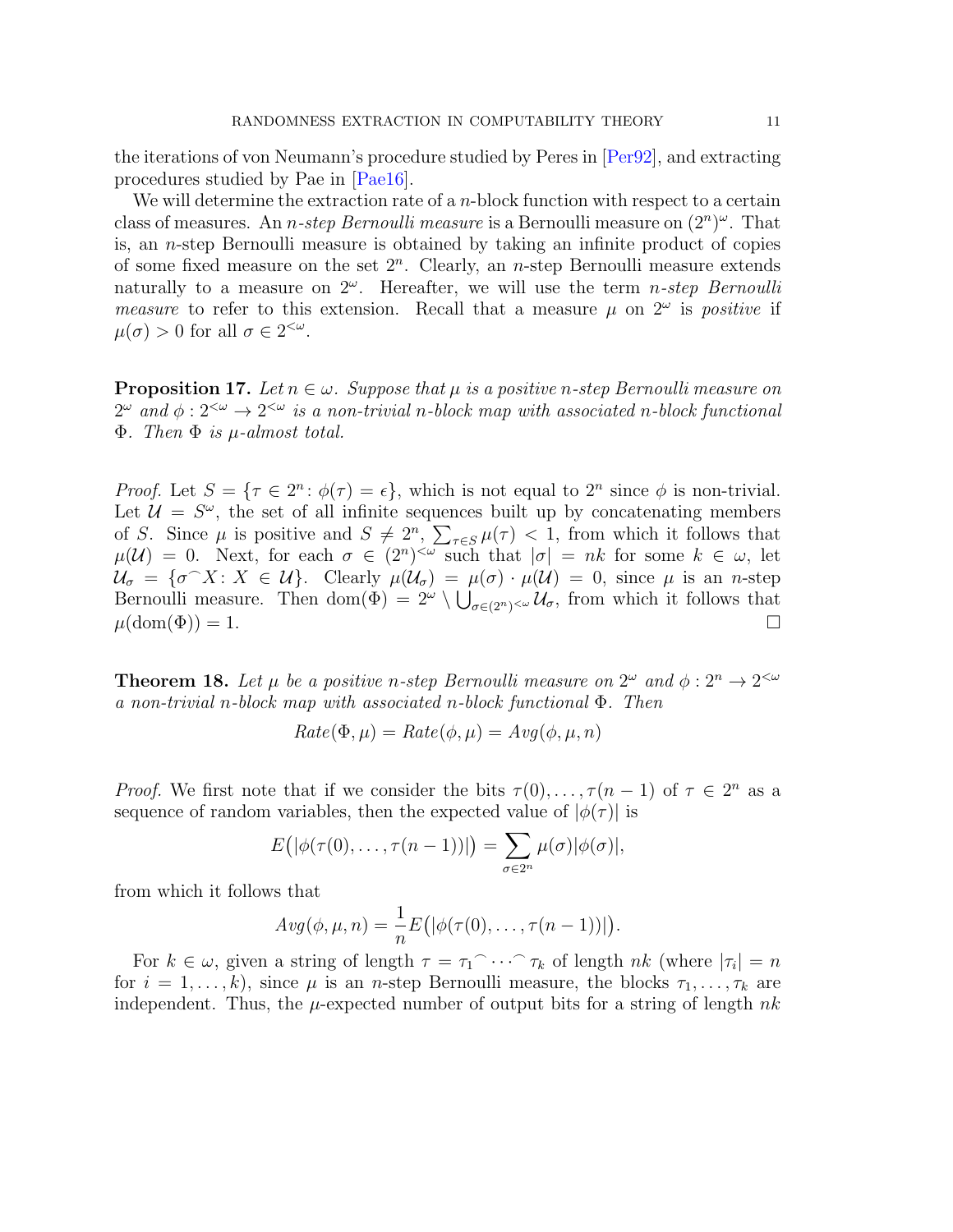is

$$
E\big(|\phi(\tau(0),\ldots,\tau(nk-1))|\big) = \sum_{i=1}^k E\big(|\phi(\tau_i(0),\ldots,\tau_i(n-1))|\big)
$$
  
= 
$$
\sum_{i=1}^k n \cdot Avg(\phi,\mu,n) = nk \cdot Avg(\phi,\mu,n).
$$

Thus

$$
Avg(\phi, \mu, nk) = \frac{1}{nk} E\big(|\phi(\tau(0), \ldots, \tau(nk-1))|\big) = Avg(\phi, \mu, n).
$$

For  $k \in \omega$  and  $i < n$ , we have  $Avg(\phi, \mu, nk + i) \leq Avg(\phi, \mu, nk)$ , since the expected number of output bits of strings for inputs of length  $nk + i$  is equal to the expected number of output bits for inputs of length  $nk$ . It thus follows that

$$
Rate(\Phi, \mu) = Rate(\phi, \mu) = \limsup_{k \to \infty} Avg(\phi, \mu, k) = \lim_{k \to \infty} Avg(\phi, \mu, nk) = Avg(\phi, \mu, n).
$$

<span id="page-11-0"></span>**Theorem 19.** Given  $n \in \omega$ , let  $\mu$  be a computable, positive n-step Bernoulli measure on  $2^{\omega}$ , and let  $X \in 2^{\omega}$  be  $\mu$ -Schnorr random. Then for every non-trivial n-block map  $\phi: 2^{<\omega} \to 2^{<\omega}$  with associated n-block functional  $\Phi$ ,

$$
\mathrm{OI}_{\Phi}(X) = \mathit{Rate}(\Phi, \mu).
$$

To prove Theorem [19,](#page-11-0) we first need to develop some background. Let  $T: 2^{\omega} \to 2^{\omega}$ be the *n*-shift operator; that is, for  $X \in 2^{\omega}$  and  $\sigma \in 2^n$ ,  $T(\sigma \cap X) = X$ . For an *n*-step Bernoulli measure  $\mu$  on  $2^{\omega}$ , T is  $\mu$ -invariant, i.e., for any  $\tau \in 2^{<\omega}$ ,  $\mu(\tau) = \mu(T^{-1}([\![\tau]\!]))$ .<br>Indeed, for any evlinter  $\llbracket \tau \rrbracket$ Indeed, for any cylinder  $\llbracket \tau \rrbracket$ ,

$$
T^{-1}(\llbracket \tau \rrbracket) = \bigcup \llbracket \{\sigma \tau : \sigma \in 2^n\} \rrbracket.
$$

Thus,

$$
\mu(T^{-1}(\llbracket \tau \rrbracket)) = \sum_{\sigma \in 2^n} \mu(\sigma \tau) = \mu(\tau) \sum_{\sigma \in 2^n} \mu(\sigma) = \mu(\tau).
$$

Recall that a  $\mu$ -invariant transformation  $T: 2^{\omega} \to 2^{\omega}$  is ergodic if for any  $\mathcal{A} \subseteq 2^{\omega}$ such that  $T^{-1}(\mathcal{A}) = \mathcal{A}$ , we have  $\mu(\mathcal{A}) = 0$  or  $\mu(\mathcal{A}) = 1$ . The following lemma is a useful characterization of ergodic transformations on  $2^{\omega}$  (see [\[Sil08,](#page-25-6) Theorem 5.1.5, Theorem  $6.3.4(1)$ .

<span id="page-11-1"></span>**Lemma 20.** Let  $\mu$  be a measure on  $2^{\omega}$  and let  $T: 2^{\omega} \to 2^{\omega}$  be  $\mu$ -invariant. Then T is ergodic if and only if

$$
\lim_{n\to\infty}\frac{1}{n}\sum_{i=0}^{n-1}\mu(T^{-i}\llbracket\sigma\rrbracket\cap\llbracket\tau\rrbracket)=\mu(\sigma)\mu(\tau)
$$

<span id="page-11-2"></span>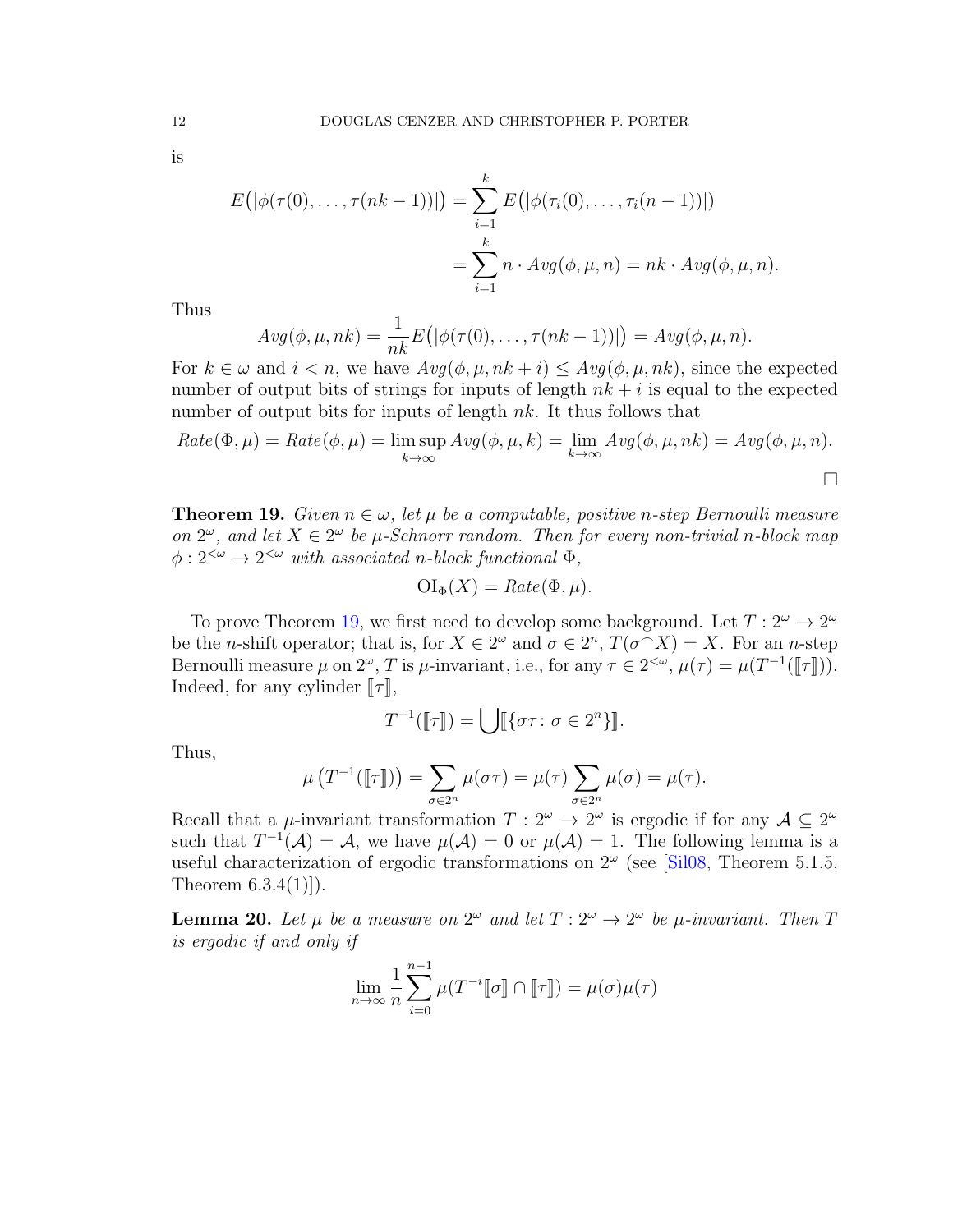<span id="page-12-2"></span>for all  $\sigma, \tau \in 2^{<\omega}$ .

The following result is straightforward, but we include it here for the sake of completeness.

# **Lemma 21.** The n-shift on  $2^{\omega}$  is ergodic with respect to an n-step Bernoulli measure.

Proof. We apply Lemma [20.](#page-11-1) Let  $\sigma, \tau \in 2^{<\omega}$  be given. Then there is some  $k \in \omega$ and m with  $0 \leq m < n$  such that  $|\tau| = nk + m$ . Then for  $j = 2^{n-m}$ , there are strings  $\tau_1, \ldots \tau_j$  of length  $n(k + 1)$  such that  $[\![\tau]\!] = \bigcup_{i=1}^j [\![\tau_i]\!]$ . Then  $T^{-(k+1)}([\![\sigma]\!]) = \bigcup_{i=1}^j [\![\rho \sigma : \rho \in 2^{n(k+1)}\!]$ . Note that for  $\rho \in 2^{n(k+1)}$ ,

<span id="page-12-0"></span>
$$
\mu\left(T^{-(k+1)}(\llbracket \sigma \rrbracket) \cap \llbracket \rho \rrbracket\right) = \mu(\sigma)\mu(\rho) \tag{1}
$$

Then we have

$$
T^{-(k+1)}(\llbracket \sigma \rrbracket) \cap \llbracket \tau \rrbracket = \bigcup_{i=1}^j (T^{-(k+1)}\left(\llbracket \sigma \rrbracket\right) \cap \llbracket \tau_i \rrbracket)
$$

and hence

$$
\mu(T^{-(k+1)}([\sigma]) \cap [\![\tau]\!]) = \sum_{i=1}^{j} \mu(T^{-(k+1)}([\![\sigma]\!]) \cap [\![\tau_i]\!])
$$

$$
= \sum_{i=1}^{j} \mu(\sigma) \mu(\tau_i)
$$
by (1)
$$
= \mu(\sigma) \mu(\tau)
$$

A similar argument shows that  $\mu(T^{-k'}([\![\sigma]\!]) \cap [\![\tau]\!]) = \mu(\sigma)\mu(\tau)$  for all  $k' \geq k+1$ . It follows that follows that

$$
\lim_{n \to \infty} \frac{1}{n} \sum_{i=0}^{n-1} \mu(T^{-i} \llbracket \sigma \rrbracket \cap \llbracket \tau \rrbracket) = \mu(\sigma) \mu(\tau),
$$

and hence by Lemma [20,](#page-11-1) T is ergodic.  $\square$ 

The last ingredient we will use in the proof of Theorem [19](#page-11-0) is the following effective version of Birkhoff's Ergodic Theorem due to Franklin and Towsner:

<span id="page-12-1"></span>**Theorem 22** (Franklin-Towsner [\[FT14\]](#page-24-10)). Let  $\mu$  be a computable measure on  $2^{\omega}$  and let  $T: 2^{\omega} \to 2^{\omega}$  be a computable,  $\mu$ -invariant, ergodic transformation. Then for any bounded computable function F and any  $\mu$ -Schnorr random  $X \in 2^{\omega}$ ,

$$
\lim_{k \to \infty} \frac{1}{k} \sum_{i=0}^{k-1} F(T^i(X)) = \int F d\mu.
$$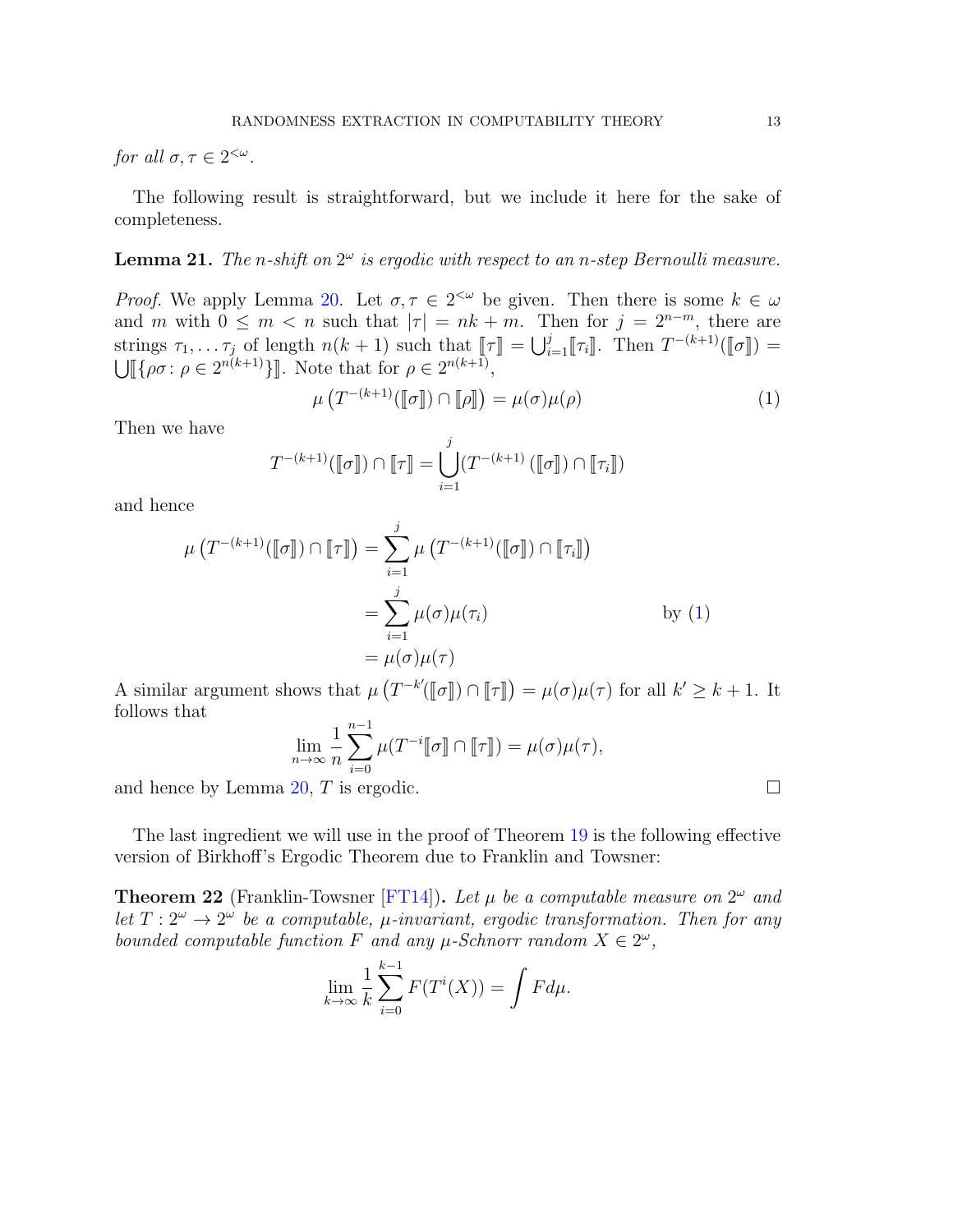<span id="page-13-1"></span>*Proof of Theorem [19.](#page-11-0)* Let  $X \in \mathsf{SR}_{\mu}$ . Given  $n \in \omega$ , let  $\mu$  be an *n*-step Bernoulli measure on  $2^{\omega}$  and let T be the n-shift. We define  $F(X) = \frac{|\phi(X\upharpoonright n)|}{\phi(X\upharpoonright n)}$ n . Then

$$
\int F d\mu = \sum_{\sigma \in 2^n} \mu(\sigma) \frac{|\phi(\sigma)|}{n} = Avg(\phi, \mu, n) = Rate(\phi, \mu),
$$

where the last equality holds by Theorem [18.](#page-10-0) Next, for any  $\mu$ -Schnorr random sequence  $X \in 2^{\omega}$ ,

$$
\frac{1}{k}\sum_{i=0}^{k-1}F(T^i(X)) = \frac{1}{k}\sum_{i=0}^{k-1}\frac{|\phi(T^i(X)\upharpoonright n)|}{n} = \frac{1}{nk}\sum_{i=0}^{k-1}|\phi(X\upharpoonright n; n(i+1))| = \frac{|\phi(X\upharpoonright nk)|}{nk},
$$

where the last equality follows from the fact that  $\phi$  is an *n*-block map. Then

$$
OI_{\Phi}(X) = \lim_{n \to \infty} \frac{|\phi(X \upharpoonright n)|}{n} = \lim_{k \to \infty} \frac{|\phi(X \upharpoonright nk)|}{nk} = \lim_{k \to \infty} \frac{1}{k} \sum_{i=0}^{k-1} F(T^i(X))
$$

$$
= \int F d\mu = Rate(\phi, \mu) = Rate(\Phi, \mu),
$$

where the third equality follows from Theorem [22,](#page-12-1) as the function  $F$  is bounded.

 $\Box$ 

# 5. The Rate of Functionals Induced by DDG-Trees

<span id="page-13-0"></span>The next example we consider is given in terms of DDG-trees (discrete distribution generating trees), first introduced by Knuth and Yao in [\[KY76\]](#page-24-1). A DDG-tree is a tree  $S \subseteq 2^{\lt \omega}$  with terminal nodes that can be used with unbiased random bits to induce a discrete probability distribution on a set  $A = \{a_1, \dots, a_k\}$ . The terminal nodes of S, the set of which is denoted by  $D(S)$ , are labelled with values from A. We define a labelling function  $\ell_S : D(S) \to A$  such that for all  $\tau \in D(S)$ ,  $\ell_S(\tau) \in A$ is the label assigned to  $\tau$ . To ensure we have a probability distribution on A, the labels on S must satisfy the following condition: For  $i = 1, \ldots, k$ , if we set

$$
p_i = \sum_{\ell_S(\tau) = a_i} 2^{-|\tau|},
$$

then

$$
\sum_{i=1}^{k} p_i = 1.
$$

The distribution  $\{p_1, p_2, \ldots, p_k\}$  on A is induced by the following process:

• For each branching node in the tree, we use the toss of an unbiased coin to determine which direction we will take.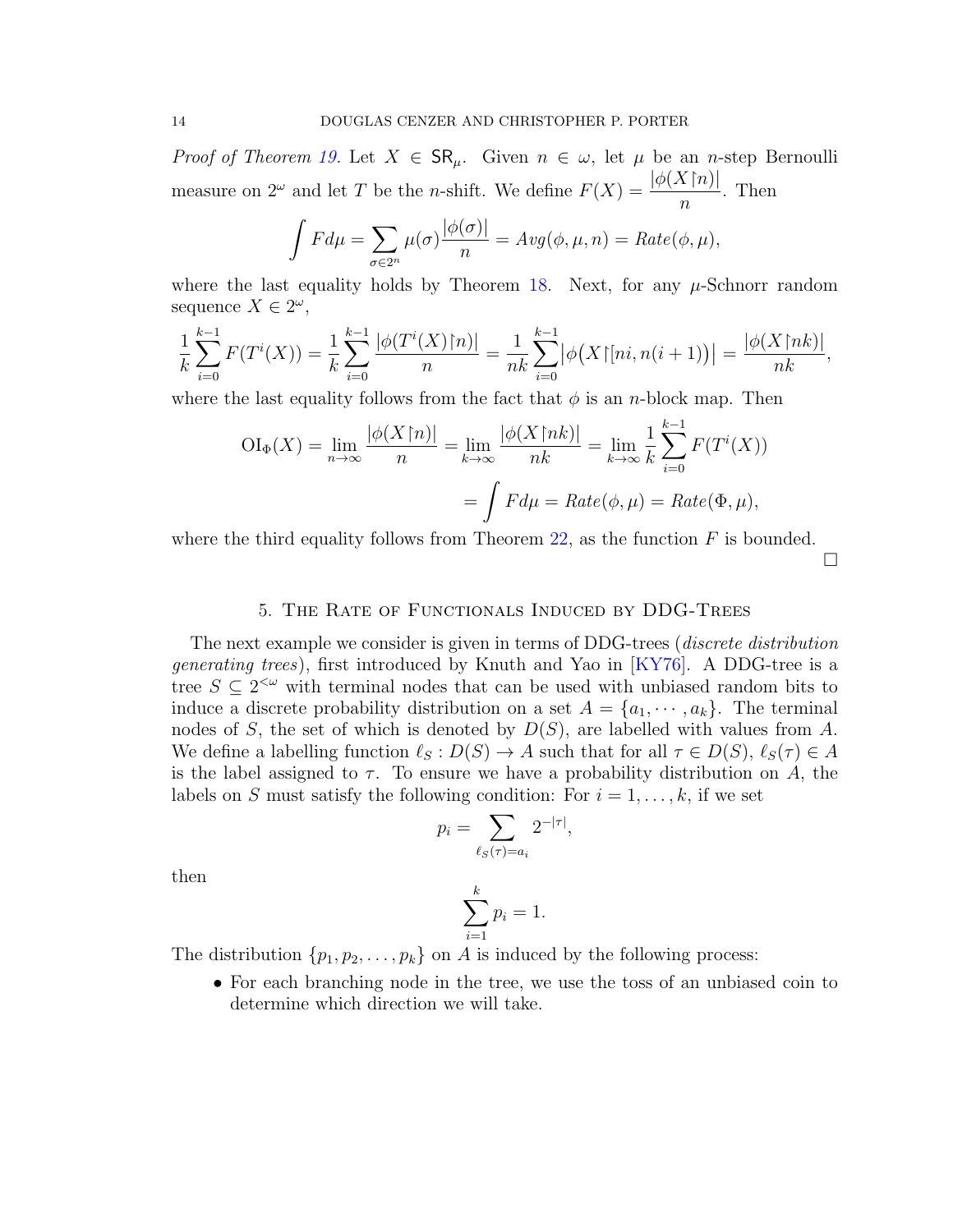• If we arrive at a terminal node  $\tau$ , the process outputs  $\ell_S(\tau)$ .

A DDG-tree T defines a function from  $2^{\omega}$  to A as follows: For  $X \in 2^{\omega}$ , the output determined by X is the unique element  $a \in A$  such that for some  $n \in \omega$ ,  $X\$ n is a terminal node in T labelled with a, if it exists; otherwise, the output is the empty string  $\epsilon$ . That is, we look for the first n such that  $X\upharpoonright n \in D(S)$ , and if such an n exists, we output the value  $\ell_S(X\upharpoonright n)$ .

Knuth and Yao define the average running time of randomness extraction by a DDG-tree S to be

$$
AvgRT(S) = \sum_{i \in \omega} i \cdot \lambda([\![D(S) \cap 2^i]\!]).
$$

That is,  $AvgRT(S)$  is the average number of input bits needed to produce a single output bit.

Hereafter we will restrict our attention to computable DDG-trees, where a DDGtree S is computable if the set  $D(S)$  is a computable set and the function  $\ell_S$ :  $D(S) \to A$  is computable (which together imply that the values  $p_1, \ldots, p_k$  assigned to members of A are computable).

We can use a computable DDG-tree  $S$  to define a Turing functional as follows. First, for every  $\sigma \in D(S)$ , we set  $\phi_S(\sigma) = \ell_S(\sigma)$ . Then for any  $\sigma \in 2^{<\omega}$ , if  $\sigma$  does not extend any  $\tau \in D(S)$ , then we set  $\phi_S(\sigma) = \epsilon$ . However, if  $\sigma$  extends some  $\tau \in D(S)$ , then we can write  $\sigma = \sigma_1$ <sup>-</sup> ...  $\sigma_k$ , where  $\sigma_1, \ldots, \sigma_{k-1} \in D(S)$  and  $\sigma_k \notin D(S)$  (and is possibly empty). Note that this decomposition is unique, as  $D(S)$  is prefix-free. Then we set

$$
\phi_S(\sigma) = \phi_S(\sigma_1) \cap \ldots \cap \phi_S(\sigma_{k-1}) \cap \phi_S(\sigma_k) = \ell_S(\sigma_1) \cap \ldots \cap \ell_S(\sigma_{k-1}) \cap \epsilon.
$$

We next extend  $\phi_S$  to a Turing functional  $\Phi_S : 2^{\omega} \to A^{\omega}$ . For  $X \in 2^{\omega}$ , we define a possibly finite sequence  $n_0, n_1, \ldots$  inductively as follows:

- $n_0$  is the unique n such that  $\ell_S(X\upharpoonright n) \in D(S)$ , if it exists; otherwise  $n_0$  is undefined.
- Suppose  $n_0, \ldots, n_k$  have been defined. Then  $n_{k+1}$  is the unique n such that  $\ell_T (X|[n_k, n)) \in D(S)$ ; otherwise  $n_{k+1}$  is undefined.

Hereafter we will refer to the sequence of strings  $(X[[n_k, n_{k+1}])_{k \in \omega}$  as the S-blocks of  $X$ .

If, for a given  $X \in 2^{\omega}$ , the corresponding infinite sequence  $(n_i)_{i \in \omega}$  is defined, then we set

$$
\Phi_S(X) = \ell_S(X \upharpoonright n_0)^\frown \ell_S(X \upharpoonright [n_0, n_1))^\frown \cdots^\frown \ell_S(X \upharpoonright [n_k, n_{k+1}))^\frown \cdots
$$

In the case that the corresponding sequence of block lengths is finite, then  $\Phi_S(X)$  is undefined.

The issue of determining the canonical generator of a Turing functional defined in terms of a DDG-tree is a delicate one. Knuth and Yao spend a considerable portion of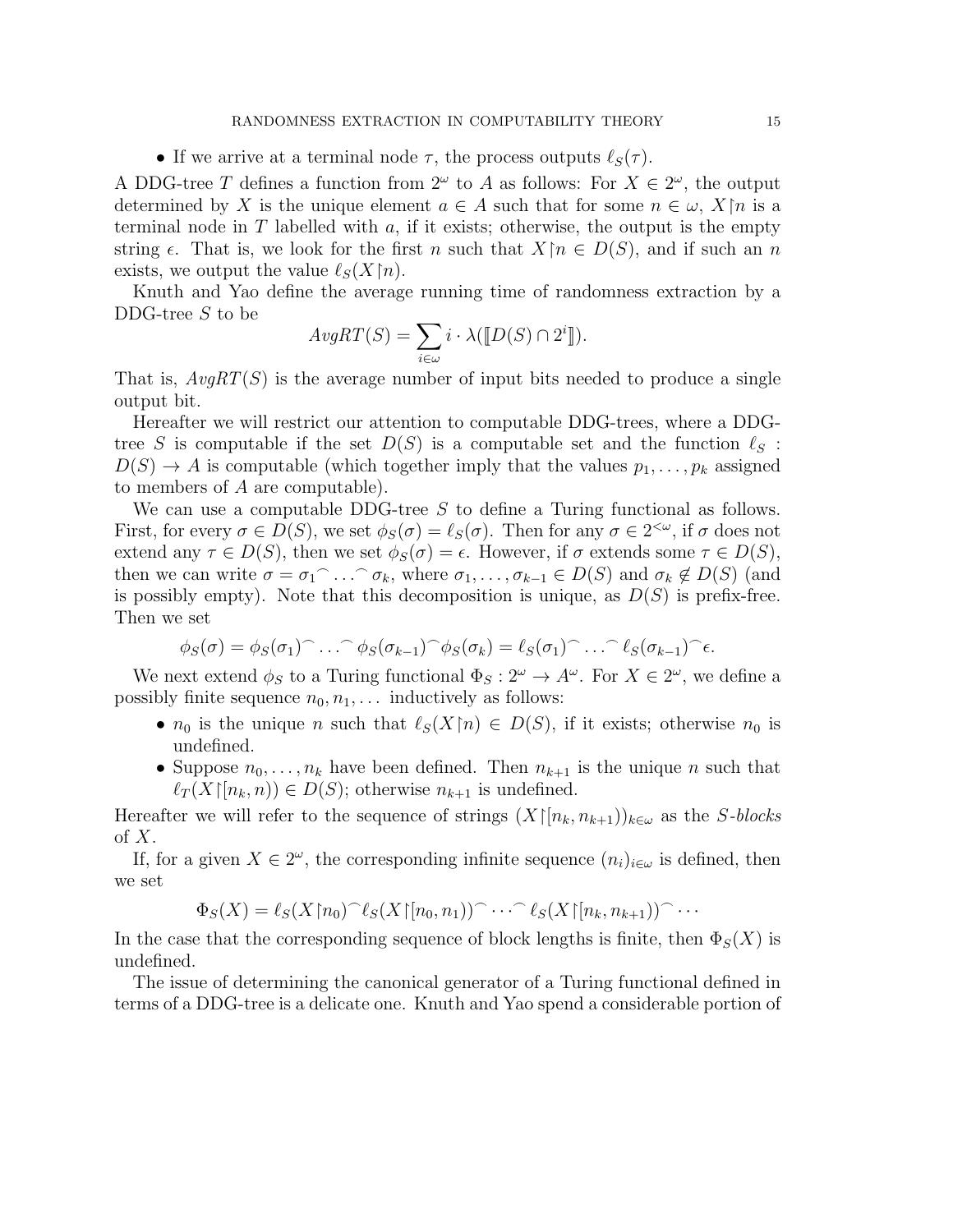<span id="page-15-1"></span>their study [\[KY76\]](#page-24-1) on the identification of the DDG-tree that most efficiently induces a distribution on a set  $A$  (as well as more general distributions), where this efficiency is given in terms of extraction rate. Hereafter, we will restrict our attention to DDGtrees S that are minimal with respect to extraction rate, which amounts to assuming that the corresponding map  $\phi_S$  on  $2^{<\omega}$  is the canonical generator of the associated Turing functional  $\Phi_{S}$ . Let us refer to such DDG-trees as *minimal* DDG-trees.

**Proposition 23.** If S is a computable DDG-tree, then the Turing functional  $\Phi_S$  is almost total.

*Proof.* First, observe that collection of cylinders determined by the elements of  $D(S)$ yields a set of Lebesgue measure one. Indeed,

$$
\lambda(\llbracket D(S) \rrbracket) = \sum_{i=1}^{k} \sum_{\ell_S(\tau) = a_i} 2^{-|\tau|} = \sum_{i=1}^{k} p_i = 1.
$$

It then follows that the set  $\mathcal{P} = \{X \in 2^{\omega} : (\forall n) \phi_S(X \cap n) = \epsilon\}$  is a  $\Pi_1^0$  class of Lebesgue measure zero. As in the proof of Proposition [17,](#page-10-1) if we set  $\mathcal{P}_{\sigma} = \{\sigma \cap X : X \in \mathcal{P} \}$ P}, then we have  $\lambda(\mathcal{P}_{\sigma}) = \lambda(\sigma) \cdot \lambda(\mathcal{P}) = 0$ . Then  $\text{dom}(\Phi_S) = 2^{\omega} \setminus \bigcup_{\sigma \in (D(S))^{<\omega}} \mathcal{P}_{\sigma}$ , and so we have  $\lambda(\text{dom}(\Phi_S)) = 1$ .

We would like to calculate the extraction rate for a Turing functional  $\Phi_S$  induced by a minimal DDG-tree  $S$ . To do so, we will first prove the following:

<span id="page-15-0"></span>**Theorem 24.** Let  $X \in 2^{\omega}$  be Schnorr random. Then for every computable, minimal DDG-tree S, we have

$$
\mathrm{OI}_{\Phi_S}(X) = \frac{1}{AvgRT(S)}.
$$

To prove Theorem [24,](#page-15-0) we would like to mimic the proof of Theorem [19.](#page-11-0) In particular, we need to find an appropriate effective version of Birkhoff's ergodic theorem to derive the result. However, to do so, we need to define the appropriate measurepreserving transformation.

**Definition 25.** Let  $S \subseteq 2^{<\omega}$  be a tree with  $\lambda([D(S)]) = 1$ . The tree-shift  $T_S : 2^{\omega} \to 2^{\omega}$  is defined by setting  $T_S(X) = Y$  where  $X = \sigma(Y)$  and  $\sigma \in D(S)$ . Mereover, in  $2^{\omega}$  is defined by setting  $T_S(X) = Y$ , where  $X = \sigma^{\sim} Y$  and  $\sigma \in D(S)$ . Moreover, in the case that  $X\upharpoonright n \notin D(S)$  for all  $n \in \omega$ ,  $T_S(X)$  is undefined.

Note that if S is a computable DDG-tree, then the associated tree-shift  $T<sub>S</sub>$  is computable by an almost total Turing functional, as  $T<sub>S</sub>$  is defined on  $[D(S)]$ .

**Lemma 26.** If S is a tree with  $\lambda([D(S)]) = 1$ , then the tree-shift  $T_S$  is  $\lambda$ -invariant and ergodic.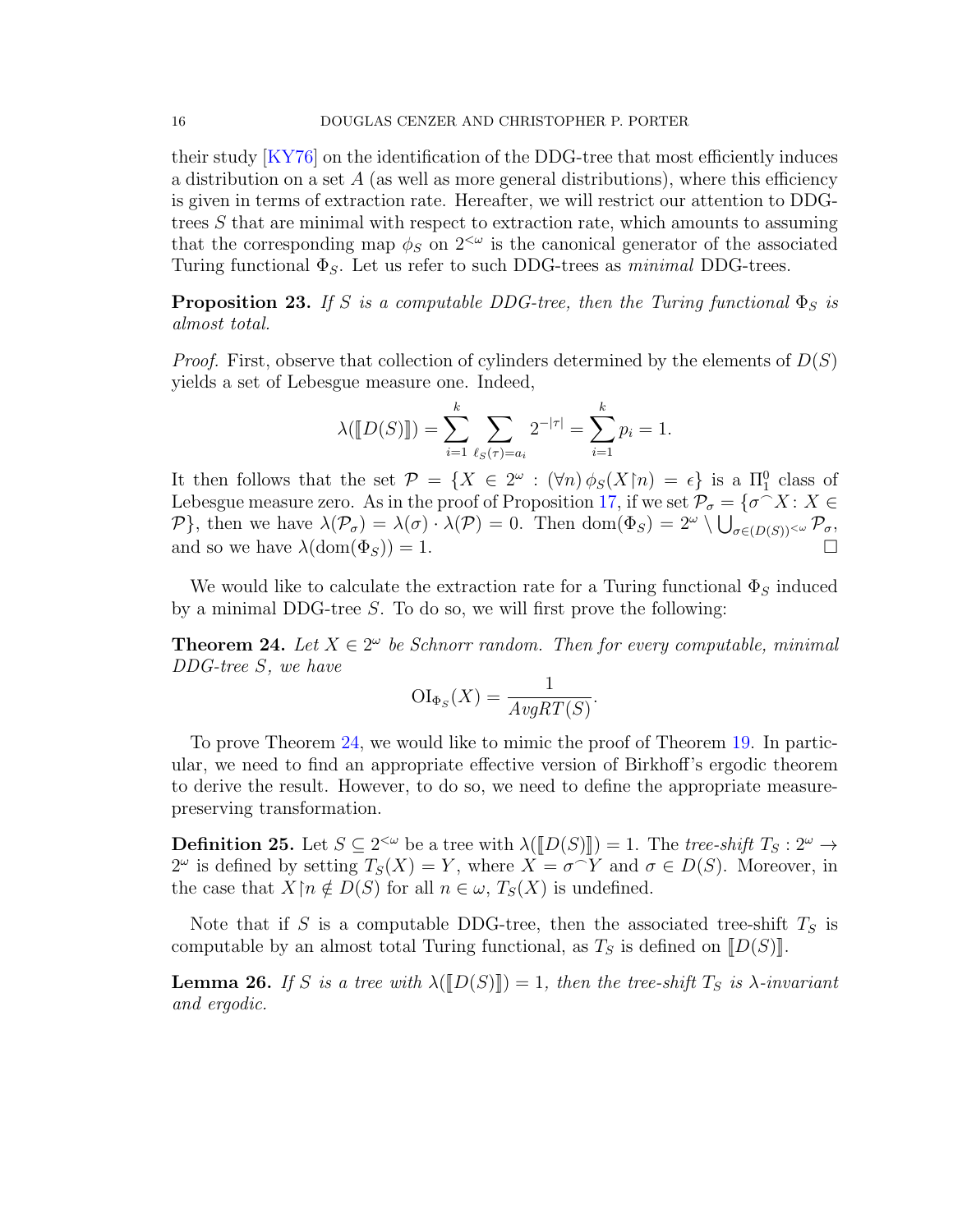*Proof.* First, we show  $\lambda$ -invariance. For  $\tau \in 2^{<\omega}$ , we have

$$
T_S^{-1}(\llbracket \tau \rrbracket) = \bigcup \llbracket \{\rho \tau : \rho \in D(S) \} \rrbracket.
$$

Then

$$
\lambda(T_S^{-1}(\llbracket \tau \rrbracket)) = \sum_{\sigma \in D(S)} \lambda(\sigma \tau) = \sum_{\sigma \in D(S)} \lambda(\sigma) \lambda(\tau) = \lambda(\tau) \sum_{\sigma \in D(S)} \lambda(\sigma) = \lambda(\tau).
$$

Next, we prove that  $T<sub>S</sub>$  is ergodic. Towards this end, we claim that for every  $\sigma, \tau \in 2^{<\omega}$  and  $n \in \omega, \ \lambda(T_S^{-n})$  $\chi_S^{-n}(\llbracket \sigma \rrbracket) \cap \llbracket \tau \rrbracket) = \lambda(\sigma) \lambda(\tau)$ . We show this by induction is a profix free set on *n*. For the case in which  $n = 1$ , given  $\sigma, \tau \in 2^{<\omega}$ , there is a prefix-free set  $\{\tau_i\}_{i\in\omega}\subseteq D(S)$  such that  $\bigcup_{i\in\omega}[\![\tau_i]\!]\subseteq[\![\tau]\!]$  and

$$
\lambda(\tau)=\sum_{i\in\omega}\lambda(\tau_i);
$$

that is,  $[\![\tau]\!] = \bigcup_{i \in \omega} [\![\tau_i]\!]$  up to a set of  $\lambda$ -measure zero. Then

$$
T_S^{-1}(\llbracket \sigma \rrbracket) \cap \llbracket \tau \rrbracket = \bigcup_{i \in \omega} \llbracket \tau_i \sigma \rrbracket
$$

and hence

$$
\lambda\big(T_S^{-1}(\llbracket \sigma \rrbracket) \cap \llbracket \tau \rrbracket\big) = \sum_{i \in \omega} \lambda(\tau_i \sigma) = \lambda(\sigma) \sum_{i \in \omega} \lambda(\tau_i) = \lambda(\sigma) \lambda(\tau).
$$

Next, suppose that  $\lambda(T_s^{-n})$  $\mathcal{L}_S^{-n}(\llbracket \sigma \rrbracket) \cap \llbracket \tau \rrbracket) = \lambda(\sigma) \lambda(\tau).$  Then

$$
T_S^{-(n+1)}(\llbracket \sigma \rrbracket) = T_S^{-n}(T_S^{-1}(\llbracket \sigma \rrbracket)) = T_S^{-n}\left(\bigcup \llbracket \{\rho \sigma \colon \rho \in D(S)\} \rrbracket\right) = \bigcup_{\rho \in D(S)} T_S^{-n}(\llbracket \rho \sigma \rrbracket).
$$

Then

$$
\lambda \left( T_S^{-(n+1)}([\![\sigma]\!]) \cap [\![\tau]\!] \right) = \sum_{\rho \in D(S)} \lambda \left( T_S^{-n}([\![\rho \sigma]\!]) \cap [\![\tau]\!] \right)
$$
  
= 
$$
\sum_{\rho \in D(S)} \lambda(\rho \sigma) \lambda(\tau) = \lambda(\sigma) \lambda(\tau) \sum_{\rho \in D(S)} \lambda(\rho) = \lambda(\sigma) \lambda(\tau),
$$

where the second equality follows from the inductive hypothesis. It follows that

$$
\lim_{n \to \infty} \frac{1}{n} \sum_{i=0}^{n-1} \lambda(T_S^{-i} \llbracket \sigma \rrbracket \cap \llbracket \tau \rrbracket) = \lambda(\sigma) \lambda(\tau),
$$

and thus, by Lemma [20,](#page-11-1)  $T_S$  is ergodic.

The effective version of the ergodic theorem that we will use in the proof of Theorem [24](#page-15-0) requires us to introduce some additional notions. First, a function is a.e. computable if it is computable on a  $\Pi_2^0$  set of Lebesgue measure 1. As noted above,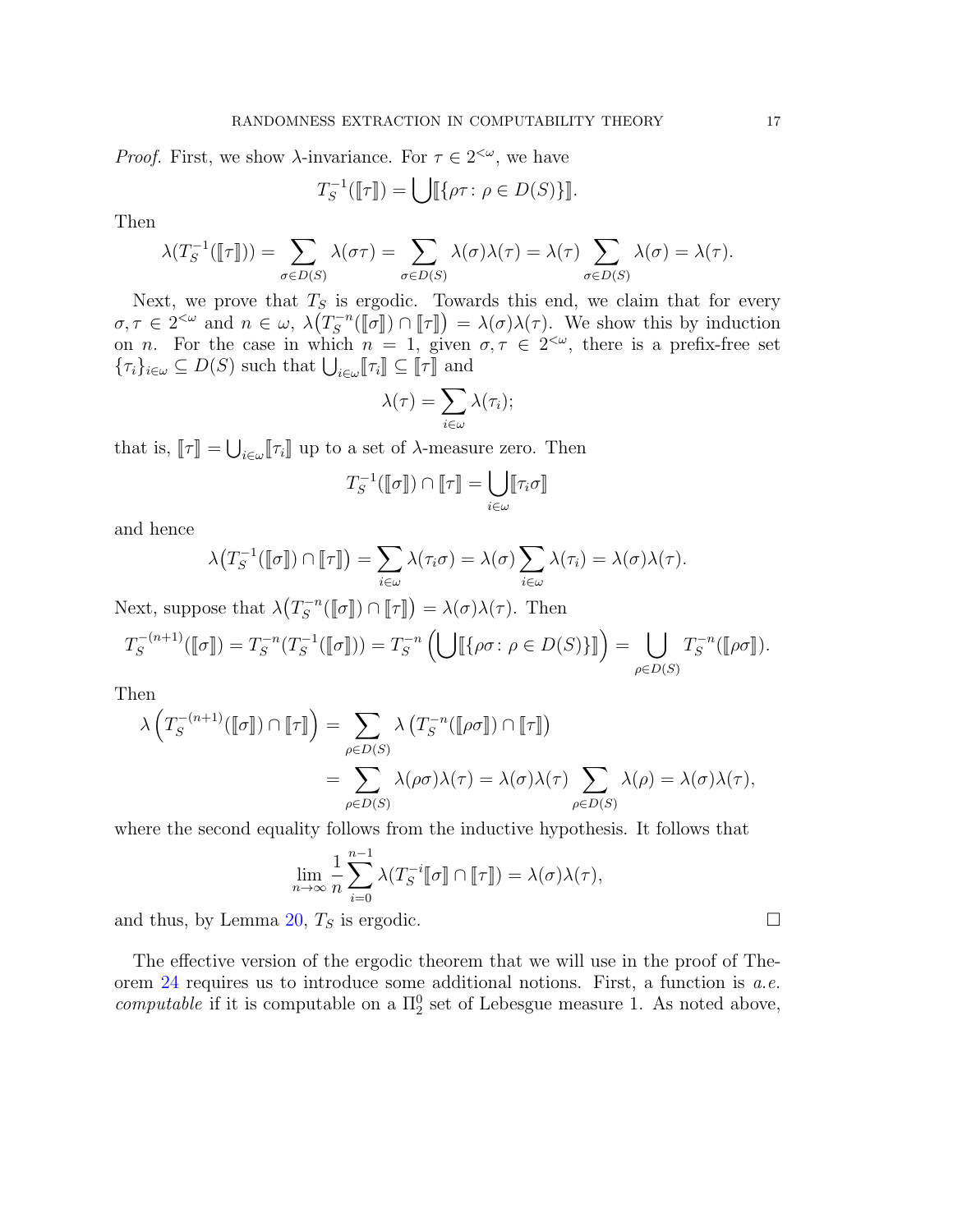<span id="page-17-1"></span> $T_S$  is computable on  $[D(S)]$ , which is a  $\Sigma_1^0$  class of measure 1, and so it is a.e.<br>computable computable.

Next, a function  $F: 2^{\omega} \to \mathbb{R}$  is *effective integrable* (also  $L^1$ -computable) if there is a computable sequence of rational step functions  $(s_n)_{n\in\omega}$  such that  $F(X)$  =  $\lim_{n\to\infty} s_n(X)$  (whenever  $F(X)\downarrow$ ) and for all  $n \in \omega$ ,  $\int |s_n - s_{n-1}| d\lambda \leq 2^{-n}$ ; see, e.g.  $\left[\text{Rut20}\right]$  or  $\left[\text{Miy13}\right]$ .

We now can formulate the relevant effective version of Birkhoff's ergodic theorem, due to Gács, Hoyrup, and Rojas  $[GHR11]$  (as observed by Rute  $[Rut20]$ , Gács, Hoyrup, and Rojas prove a slightly different result, but the proof of their result establishes the following).

<span id="page-17-0"></span>**Theorem 27** (Effective Birkhoff's Ergodic Theorem, version 2 [\[GHR11\]](#page-24-12)). Let  $\mu$  be a computable measure on  $2^{\omega}$  and let  $T: 2^{\omega} \to 2^{\omega}$  be an a.e. computable,  $\mu$ -invariant, ergodic transformation. Then for any a.e. computable function  $F$  that is effectively integrable and any Schnorr random  $X \in 2^{\omega}$ ,

$$
\lim_{k \to \infty} \frac{1}{k} \sum_{i=0}^{k-1} F(T^i(X)) = \int F d\mu.
$$

*Proof of Theorem [24.](#page-15-0)* Let  $X \in 2^{\omega}$  be Schnorr random. We define  $F : 2^{\omega} \to \omega$  so that  $F(X)$  is the unique n such that  $X\upharpoonright n\in D(S)$ ; that is, F counts the number of input bits of a given sequence X needed to generate one bit of output using the DDG-tree S. Clearly F is also computable on  $D(S)$  and is thus a.e. computable.

To see that f is effectively integrable, we define a sequence  $s_n$  of rational step functions on  $2^{\omega}$  as follows:

$$
s_n(X) = \begin{cases} F(X) & \text{if } (\exists k \le n) F(X) \downarrow = k \\ n & \text{otherwise} \end{cases}.
$$

Observe that  $s_{n+1}(X) \leq s_n(X) + 1$ , and  $s_n(X) = s_{n+1}(X)$  if and only if there is some  $k \leq n$  such that  $X[k \in D(S)]$ . For  $n \in \omega$ , let us set  $D(S)[n = {\sigma \in D(S) : |\sigma| \leq n}$ .

$$
\int |s_n - s_{n-1}| d\lambda = \int s_n - s_{n-1} d\lambda
$$
  
=  $1 \cdot \lambda (2^{\omega} \setminus [D(S)](n-1)]$  ) +  $0 \cdot \lambda ([D(S)](n-1)]$  )  
=  $\lambda (2^{\omega} \setminus [D(S)](n-1)]$  ).

Since  $\lambda(\llbracket D(S) \rrbracket) = 1$  and  $D(S)$  is a computable set, the sequence  $(\lambda(2^{\omega} \setminus \llbracket D(S) \rrbracket n \rrbracket))_{n \in \omega}$ is uniformly computable and converges to 0. Thus by choosing an appropriate subsequence of the functions  $(s_n)_{n\in\omega}$ , it follows that F is effectively integrable.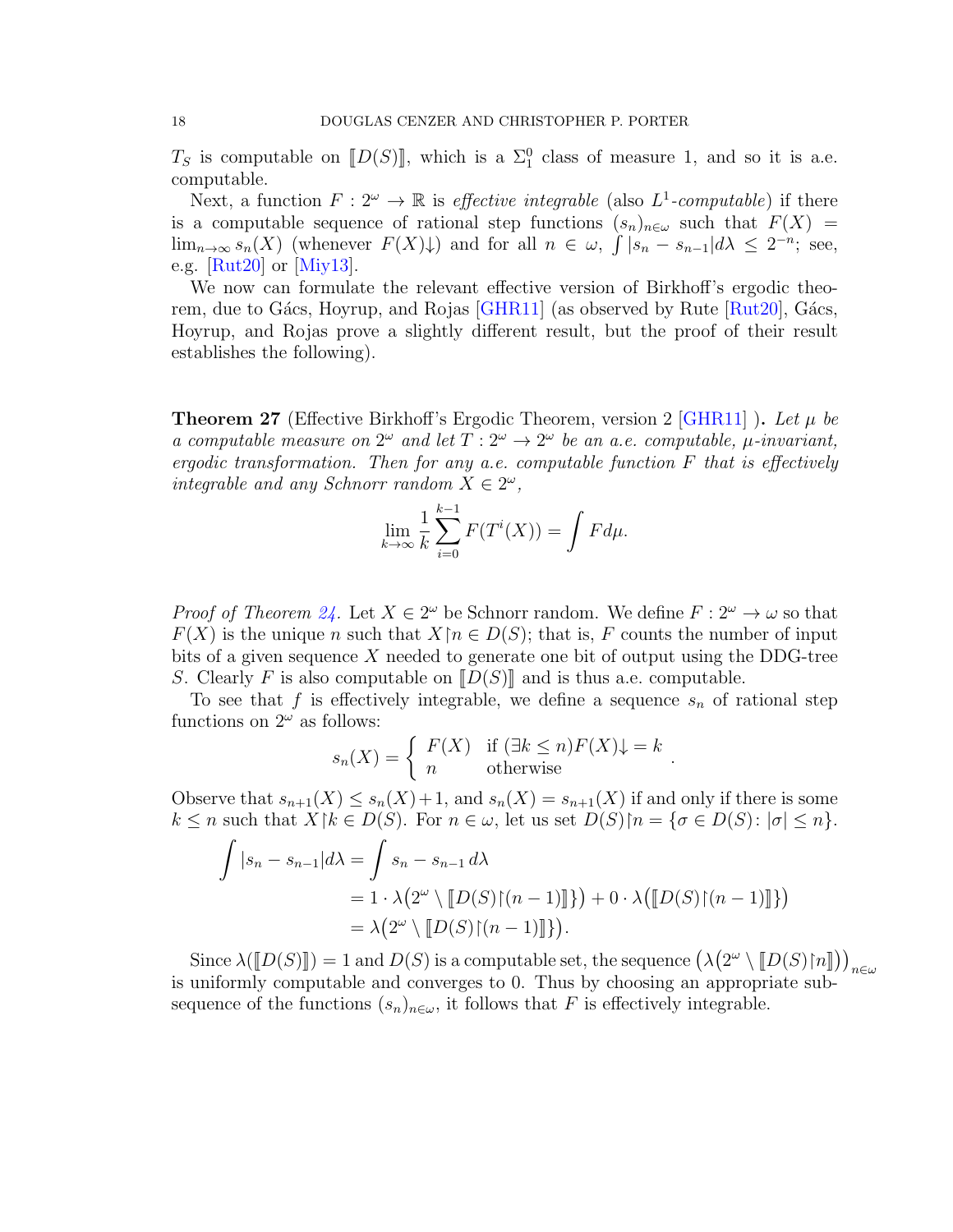Next, observe that

$$
\int F d\lambda = \sum_{\sigma \in D(S)} \int_{[\![\sigma]\!]} F d\lambda = \sum_{i \in \omega} i \cdot 2^{-i} \cdot \left| \{ \sigma : \sigma \in D(S) \cap 2^{i} \} \right|
$$

$$
= \sum_{i \in \omega} i \cdot \lambda([\![D(S) \cap 2^{i}]\!])
$$

$$
= AvgRT(S).
$$
 (2)

Given a Schnorr random  $X \in 2^{\omega}$ , if we repeatedly apply the tree-shift  $T_S$  to X followed by the function  $F$ , we have

<span id="page-18-2"></span><span id="page-18-0"></span>
$$
\sum_{i=0}^{k-1} F(T_S^i(X)) = n_0 + \sum_{i=0}^{k-1} |[n_i, n_{i+1})| = n_k
$$
\n(3)

where  $(n_i)_{i\in\omega}$  is the sequence determined by the S-blocks of X. Then it follows from [\(3\)](#page-18-0) that

<span id="page-18-1"></span>
$$
\lim_{k \to \infty} \frac{1}{k} \sum_{i=0}^{k-1} F(T_S^i(X)) = \lim_{k \to \infty} \frac{n_k}{k}.
$$
\n(4)

Thus,

$$
\lim_{k \to \infty} \frac{n_k}{k} = \lim_{k \to \infty} \frac{1}{k} \sum_{i=0}^{k-1} F(T_S^i(X)) = \int F d\lambda = AvgRT(S),
$$

where the first equality is  $(4)$ , the second equality follows from Theorem [27,](#page-17-0) and the third equality comes from [\(2\)](#page-18-2).

Lastly, we consider the values

$$
\frac{|\phi_S(X\mathord{\restriction} n)|}{n}
$$

for  $n \in \omega$ . Fix  $n \in \omega$ , if  $(n_i)_{i \in \omega}$  is the sequence determined by the S-blocks of X, then for the maximum value k such that  $n_k \leq n$ ,

$$
\frac{|\phi_S(X\mathord{\restriction} n)|}{n} = \frac{k}{n}.
$$

Then

$$
\frac{k}{n_{k+1}}<\frac{|\phi_S(X\mathord{\restriction} n)|}{n}\leq \frac{k}{n_k}.
$$

Since

$$
\frac{k}{n_{k+1}}=\frac{k+1}{n_{k+1}}-\frac{1}{n_{k+1}},
$$

we have

$$
\lim_{k \to \infty} \left( \frac{k+1}{n_{k+1}} - \frac{1}{n_{k+1}} \right) < \lim_{n \to \infty} \frac{|\phi_S(X \mathord{\restriction} n)|}{n} \leq \lim_{k \to \infty} \frac{k}{n_k}.
$$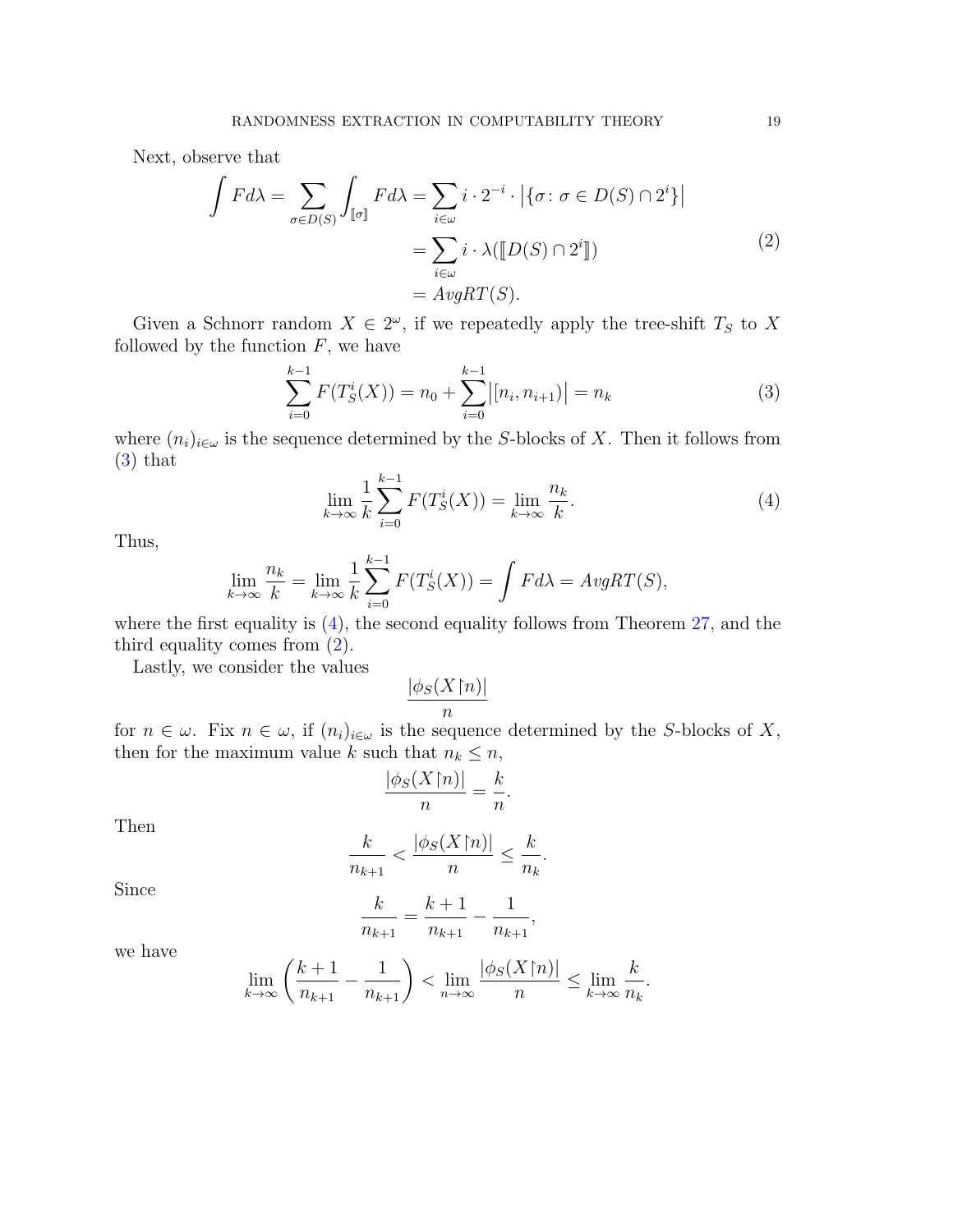<span id="page-19-2"></span>It thus follows that

$$
\mathrm{OI}_{\Phi_S}(X) = \lim_{n \to \infty} \frac{|\phi_S(X \restriction n)|}{n} = \lim_{k \to \infty} \frac{k}{n_k} = \frac{1}{AvgRT(S)}.
$$

Corollary 28.  $Rate(\Phi_S, \lambda) = \frac{1}{AvgRT(S)}$ .

*Proof.* We apply Lemma [16.](#page-8-0) First, we have  $\frac{|\phi_S(\sigma)|}{\sigma}$  $|\sigma|$  $\leq 1$  for every  $\sigma \in 2^{<\omega}$ . By Theorem [24,](#page-15-0)

$$
\lim_{n \to \infty} \frac{|\phi_S(X \cap n)|}{n} = \text{OI}_{\Phi_S}(X) = \frac{1}{AvgRT(S)}
$$

for every Schnorr random sequence. The conclusion immediately follows from Lemma [16.](#page-8-0)

### <span id="page-19-0"></span>6. The Extraction Rate of the Levin-Kautz Conversion Procedure

We now calculate the extraction rate of a general procedure due independently to Levin [\[LZ70\]](#page-24-2), Kautz [\[Kau91\]](#page-24-3), Schnorr and Fuchs in [\[SF77\]](#page-25-8), and Knuth and Yao [\[KY76\]](#page-24-1). In addition, this procedure has been studied in the randomness extraction literature under the label of the *interval algorithm* (see, for instance, [\[HH97\]](#page-24-13)) and is the main idea behind the data compression technique known as *arithmetic coding* (see  $[Say17, Chapter 4]$  $[Say17, Chapter 4]$ ).

Following [\[BM12\]](#page-24-14), we will refer to this procedure as the Levin-Kautz conversion procedure. Here we prioritize Levin and Kautz, as they both used this procedure to study the conversion of Martin-Löf random sequences with respect to one measure into Martin-Löf random sequences with respect to another measure. In particular, Levin and Kautz use the procedure to prove the following:

<span id="page-19-1"></span>**Theorem 29** (Levin [\[LZ70\]](#page-24-2), Kautz [\[Kau91\]](#page-24-3)). For every computable  $\mu, \nu \in \mathcal{P}(2^{\omega})$ , if  $X \in \mathsf{MLR}_{\mu}$  and X is not computable (and in particular,  $\mu({X}) = 0$ ), then there is some  $Y \in \mathsf{MLR}_{\nu}$  such that  $X \equiv_T Y$ .

We will give the basic idea of Levin-Kautz conversion procedure using the succinct approach due to Schnorr and Fuchs [\[SF77\]](#page-25-8) in the context of converting biased randomness into unbiased randomness (i.e., randomness with respect to the Lebesgue measure). For computable  $\mu \in \mathcal{P}(2^{\omega})$  and  $\sigma \in 2^{<\omega}$ , we define two subintervals of  $[0, 1]$ :

$$
(\sigma)_{\lambda} = \left[ \sum_{i=1}^{|\sigma|} 2^{-i} \sigma(i), \sum_{i=1}^{|\sigma|} 2^{-i} \sigma(i) + 2^{-|\sigma|} \right]
$$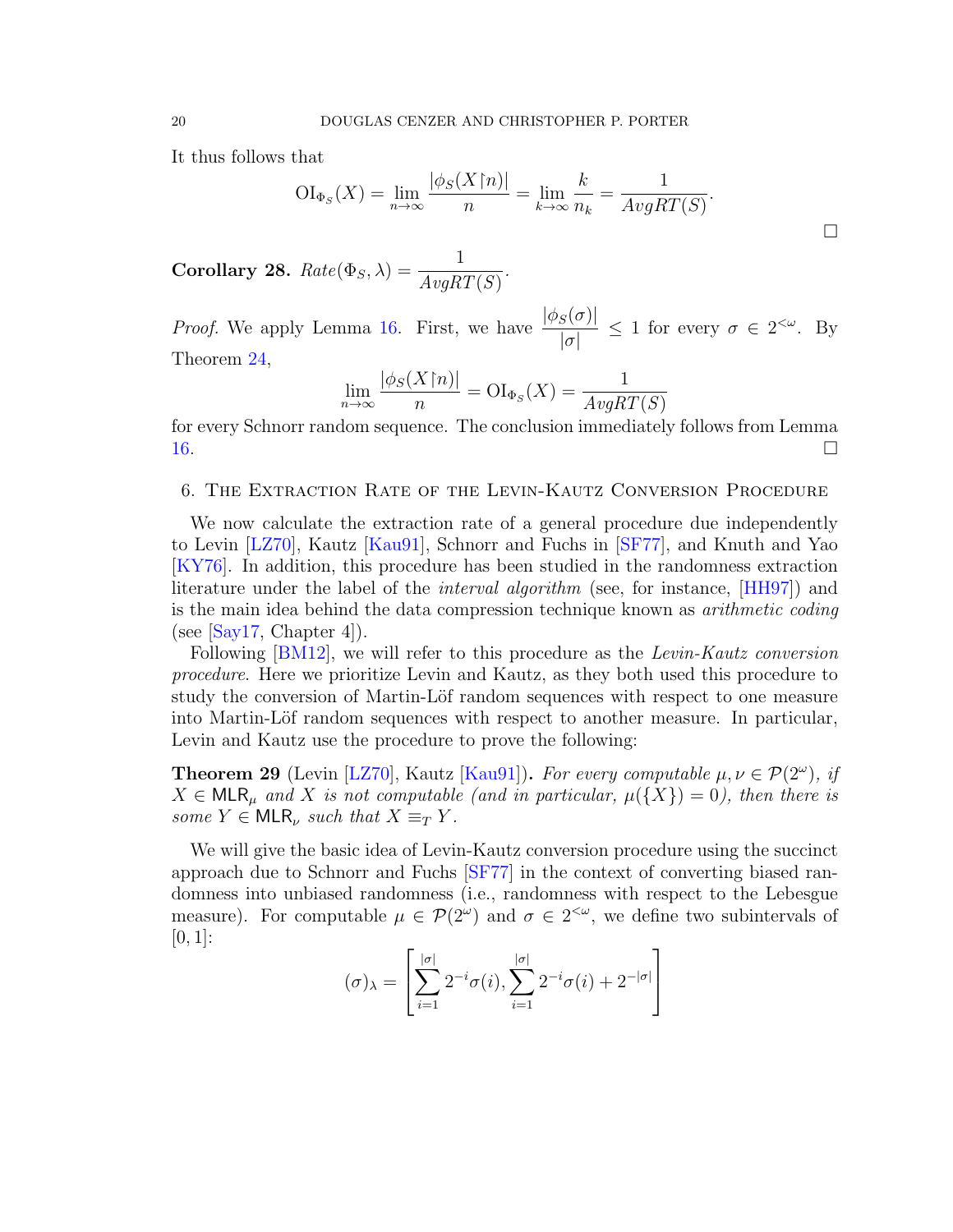<span id="page-20-1"></span>and

$$
(\sigma)_{\mu} = \left[ \sum_{\tau \leq_{\text{lex}} \sigma; |\tau| = |\sigma|} \mu(\tau), \sum_{\tau \leq_{\text{lex}} \sigma; |\tau| = |\sigma|} \mu(\tau) \right]
$$

(here  $\leq_{\text{lex}}$  defines the lexicographic ordering on strings of a fixed length). We define a Turing functional  $\Phi_{\mu\to\lambda}$  as follows: For  $\sigma,\tau\in 2^{<\omega}$ , enumerate  $(\sigma,\tau)$  into  $S_{\Phi_{\mu\to\lambda}}$  if  $(\sigma)_{\mu} \subseteq (\tau)_{\lambda}$ . Thus, given a  $\mu$ -random sequence X as input,  $\Phi_{\mu\to\lambda}$  treats X as the representation of some  $r \in [0, 1]$  the bit values of which are determined by the values of the measure  $\mu$ . For instance, the first bit of r is a 0 if  $r < \mu(0)$  and a 1 if  $r > \mu(0)$ (and the procedure is undefined if  $r = \mu(0)$ ).  $\Phi_{\mu \to \lambda}$  then outputs the standard binary generator of the real number  $r$ . One can verify that the resulting Turing functional  $\Phi_{\mu\to\lambda}$  is  $\mu$ -almost total and induces the Lebesgue measure on  $2^{\omega}$ .

More generally, for computable measures  $\mu, \nu$ , one can similarly define an almost total functional  $\Phi_{\mu\to\nu}$  that transforms  $\mu$ -randomness into  $\nu$ -randomness. Moreover, one can verify that, for non-computable  $X \in \mathsf{MLR}_{\mu}$  and  $Y \in \mathsf{MLR}_{\nu}$  such that  $\Phi_{\mu\to\nu}(X)=Y,$ 

- (i)  $(\Phi_{\mu\to\nu} \circ \Phi_{\nu\to\mu})(X) = X$ , and
- (ii)  $(\Phi_{\nu \to \mu} \circ \Phi_{\mu \to \nu})(Y) = Y$ .

Thus, given such a pair X and Y, we clearly have  $X \equiv_T Y$ .

We will consider this result in the context of strongly positive measures. A measure  $\mu$  on  $2^{\omega}$  is *strongly positive* if there is some  $\delta \in (0, \frac{1}{2})$  $(\frac{1}{2})$  such that for every  $\sigma \in 2^{<\omega}$ ,  $\mu(\sigma) \mid \sigma$   $\in [\delta, 1-\delta]$ ; that is, all of the conditional probabilities associated with  $\mu$  are bounded away from 0 and 1 by a fixed distance. The main theorem we will prove in this section is an effective, pointwise version of a result due to Uyematsu and Kanaya [\[UK00\]](#page-25-10), who studied the extraction rate of the interval algorithm with respect to a general class of measures, namely the ergodic, shift-invariant ergodic measures. Recall that for an ergodic, shift-invariant measure  $\mu$  on  $2^{\omega}$ , the entropy of  $\mu$  is defined to be

$$
h(\mu) = \lim_{n \to \infty} -\frac{1}{n} \sum_{|\sigma|=n} \mu(\sigma) \log \mu(\sigma).
$$

<span id="page-20-0"></span>**Theorem 30.** Let  $\mu$  and  $\nu$  be computable, shift-invariant, ergodic measures that are strongly positive. Then for every non-computable  $A \in \mathsf{MLR}_{\mu}$ ,

$$
\mathrm{OI}_{\Phi_{\mu\to\nu}}(A) = \frac{h(\mu)}{h(\nu)}.
$$

In particular, in the case that  $\nu = \lambda$ , we have  $\text{OI}_{\Phi_{\mu \to \lambda}}(A) = h(\mu)$ .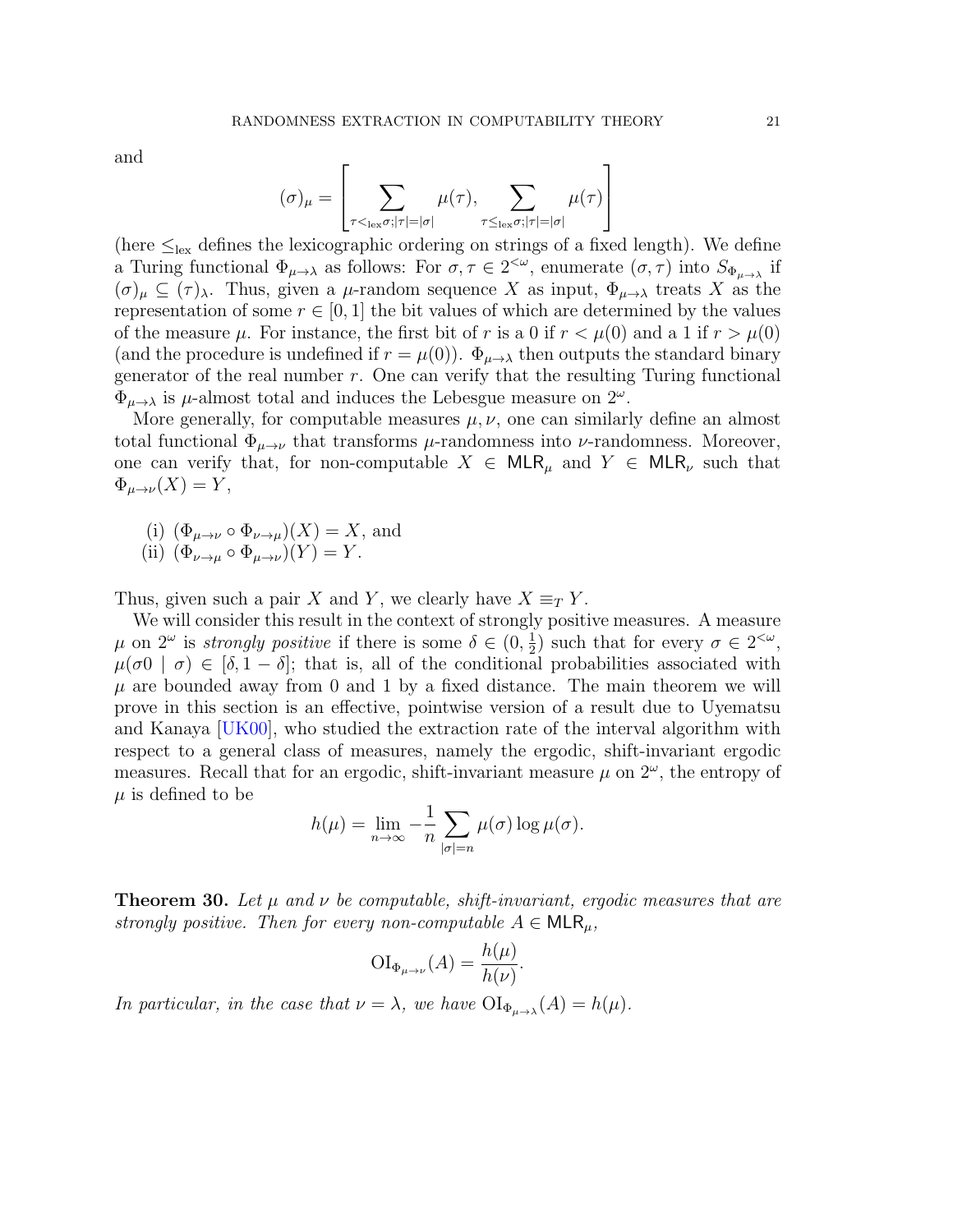<span id="page-21-2"></span>Several remarks are in order. First, by the Shannon source coding theorem [\[CT12,](#page-24-15) Section 5.10],  $\frac{h(\mu)}{h(\nu)}$  is the optimal rate for converting between  $\mu$ -randomness and  $\nu$ -randomness. Second, Han and Hoshi [\[HH97\]](#page-24-13) showed that in the case that  $\mu$  and *ν* are Bernoulli measures,  $Rate(\Phi_{\mu\to\nu}, \mu) = \frac{h(\mu)}{h(\nu)}$ , but in the case that *μ* and *ν* are shift-invariant and ergodic, this is appears to be open (see [\[WH19,](#page-25-11) Remark 14]).

As a first step towards proving Theorem [30,](#page-20-0) we define an auxiliary function. Given  $A \in \mathsf{MLR}_{\mu}$  and  $B = \Phi_{\mu \to \nu}(A)$ , let  $\phi_{\mu \to \nu}$  be the canonical generator of  $\Phi_{\mu \to \nu}$  and set

$$
g(n) = \max\{k \colon \phi_{\mu \to \nu}(A \upharpoonright n) \succeq B \upharpoonright k\}.
$$

Equivalently,  $g(n)$  is the maximum value k such that  $(A\upharpoonright n)_{\mu} \subseteq (B\upharpoonright k)_{\nu}$ . It follows that the  $\Phi_{\mu\to\nu}$ -extraction rate of the computation  $\Phi_{\mu\to\nu}(A) = B$  is  $\text{OI}_{\Phi_{\mu\to\nu}}(A) =$  $\limsup_{n\to\infty}\frac{g(n)}{n}$  $\frac{(n)}{n}$ .

We now calculate  $\mathrm{OI}_{\Phi_{\mu\to\nu}}(A)$  for each  $A \in \mathsf{MLR}_{\mu}$ . We will make use of two additional results. First, we use the following lemma due to Kautz:

<span id="page-21-0"></span>**Lemma 31** (Kautz [\[Kau97\]](#page-24-16)). Suppose that  $\mu$  and  $\nu$  are computable and strongly positive, and let  $\delta \in (0, \frac{1}{2})$  $\frac{1}{2}$ ) satisfy the condition that  $\mu(\sigma 0 | \sigma)$ ,  $\nu(\sigma 0 | \sigma) \in [\delta, 1 - \delta]$ for every  $\sigma \in 2^{<\omega}$ . Suppose further that for  $A, B \in 2^{\omega}$  we have  $\Phi_{\mu\to\nu}(A) = B$ .

(i) For every  $n \in \omega$ ,

$$
\mu(A\mathord{\upharpoonright} n) \le \nu(B\mathord{\upharpoonright} g(n)).
$$

(ii) There exists infinitely many  $n \in \omega$  such that

 $\delta^2 \cdot \nu(B\upharpoonright g(n)) \leq \mu(A\upharpoonright n).$ 

Next, we use an effective version of the Shannon-McMillan-Breimann theorem due to Hoyrup [\[Hoy12\]](#page-24-4).

<span id="page-21-1"></span>**Theorem 32** (Hoyrup [\[Hoy12\]](#page-24-4)). Let  $\mu$  be a computable, shift-invariant, ergodic measure on  $2^{\omega}$ . Then for every  $\mu$ -Martin-Löf random sequence  $X \in 2^{\omega}$ ,

$$
\lim_{n \to \infty} \frac{K(X \restriction n)}{n} = \lim_{n \to \infty} \frac{-\log \mu(X \restriction n)}{n} = h(\mu).
$$

With these pieces, we now turn to the proof of our theorem.

*Proof of Theorem [30.](#page-20-0)* Let  $\Phi_{\mu\to\nu}(A) = B$  for  $A \in \mathsf{MLR}_{\mu}$ . By Theorem [29,](#page-19-1) we have  $B \in \mathsf{MLR}_{\nu}$ . Since  $\mu$  and  $\nu$  are strongly positive, choose  $\delta \in (0, \frac{1}{2})$  $(\frac{1}{2})$  such that  $\mu(\sigma 0)$  $\sigma$ ),  $\nu(\sigma 0 | \sigma) \in [\delta, 1-\delta]$  for every  $\sigma \in 2^{<\omega}$ . By part (i) of Lemma [31,](#page-21-0) we have

$$
\mu(A\mathord{\upharpoonright} n)\leq \nu(B\mathord{\upharpoonright} g(n))
$$

for all  $n \in \omega$ . Applying the negative logarithm to both sides and dividing through by  $n$  yields

$$
\frac{-\log \nu(B\mathord\restriction g(n))}{n}\leq \frac{-\log \mu(A\mathord\restriction n)}{n}
$$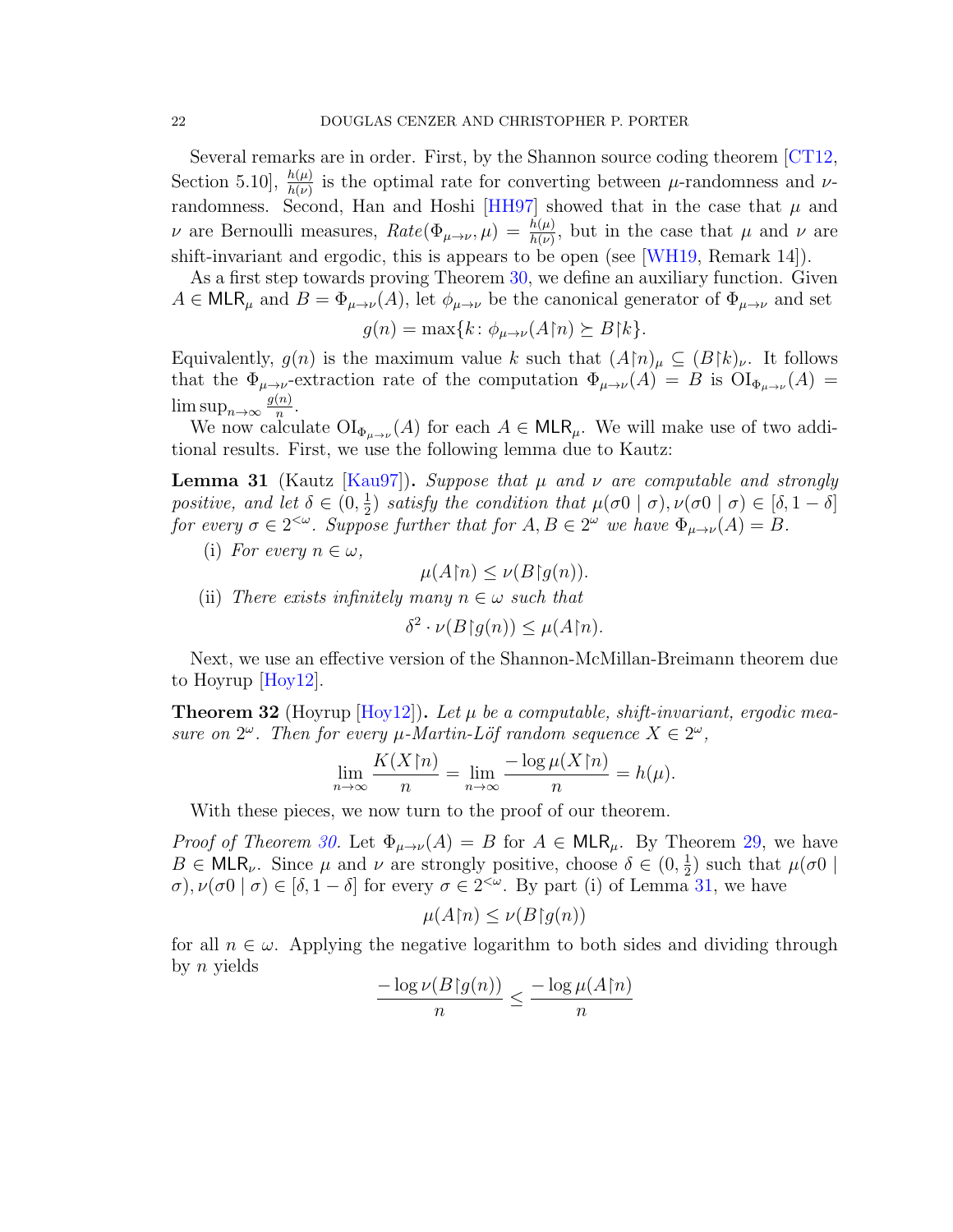for all  $n \in \omega$ . It thus follows that

<span id="page-22-0"></span>
$$
\limsup_{n \to \infty} \frac{-\log \nu(B \upharpoonright g(n))}{n} \le \limsup_{n \to \infty} \frac{-\log \mu(A \upharpoonright n)}{n} \tag{5}
$$

.

for all  $n \in \omega$ . Next, by part (ii) of Lemma [31,](#page-21-0) we have

 $\delta^2 \cdot \nu(B\upharpoonright g(n)) \leq \mu(A\upharpoonright n)$ 

for infinitely many  $n \in \omega$ . Again, applying the negative logarithm to both sides and dividing through by *n* yields, for some  $c \in \omega$ 

$$
\frac{-\log \mu(A\mathord{\upharpoonright} n)}{n} \le \frac{-\log \nu(B\mathord{\upharpoonright} g(n)) + c}{n}
$$

for infinitely  $n \in \omega$ . It thus follows that

$$
\liminf_{n \to \infty} \frac{-\log \mu(A \cap n)}{n} \le \limsup_{n \to \infty} \frac{-\log \nu(B \cap (n)) + c}{n}
$$

$$
\le \limsup_{n \to \infty} \frac{-\log \nu(B \cap (n))}{n} + \limsup_{n \to \infty} \frac{c}{n}
$$

$$
= \limsup_{n \to \infty} \frac{-\log \nu(B \cap (n))}{n}.
$$

Combining this inequality with [\(5\)](#page-22-0), we thus have

<span id="page-22-1"></span>
$$
\liminf_{n \to \infty} \frac{-\log \mu(A \upharpoonright n)}{n} \le \limsup_{n \to \infty} \frac{-\log \nu(B \upharpoonright g(n))}{n} \le \limsup_{n \to \infty} \frac{-\log \mu(A \upharpoonright n)}{n}.
$$
 (6)

By Theorem [32,](#page-21-1) since  $A \in \mathsf{MLR}_{\mu}$ , it follows from our assumptions on  $\mu$  that

<span id="page-22-2"></span>
$$
\liminf_{n \to \infty} \frac{-\log \mu(A \upharpoonright n)}{n} = \limsup_{n \to \infty} \frac{-\log \mu(A \upharpoonright n)}{n} = \lim_{n \to \infty} \frac{-\log \mu(A \upharpoonright n)}{n} = h(\mu). \tag{7}
$$

Combining  $(6)$  and  $(7)$ , we conclude

<span id="page-22-3"></span>
$$
\limsup_{n \to \infty} \frac{-\log \nu(B\upharpoonright g(n))}{n} = h(\mu). \tag{8}
$$

Next, we use the fact that for positive sequences  $(a_n)_{n\in\omega}$  and  $(b_n)_{n\in\omega}$  such that  $\lim_{n\to\infty} a_n$  exists,

$$
\limsup_{n \to \infty} (a_n \cdot b_n) = (\limsup_{n \to \infty} a_n)(\limsup_{n \to \infty} b_n)
$$

along with Equation [\(8\)](#page-22-3) and the fact that

$$
\lim_{n \to \infty} \frac{-\log \nu(B \upharpoonright g(n))}{g(n)} = h(\nu),
$$

which follows from Theorem [32,](#page-21-1) to derive the following: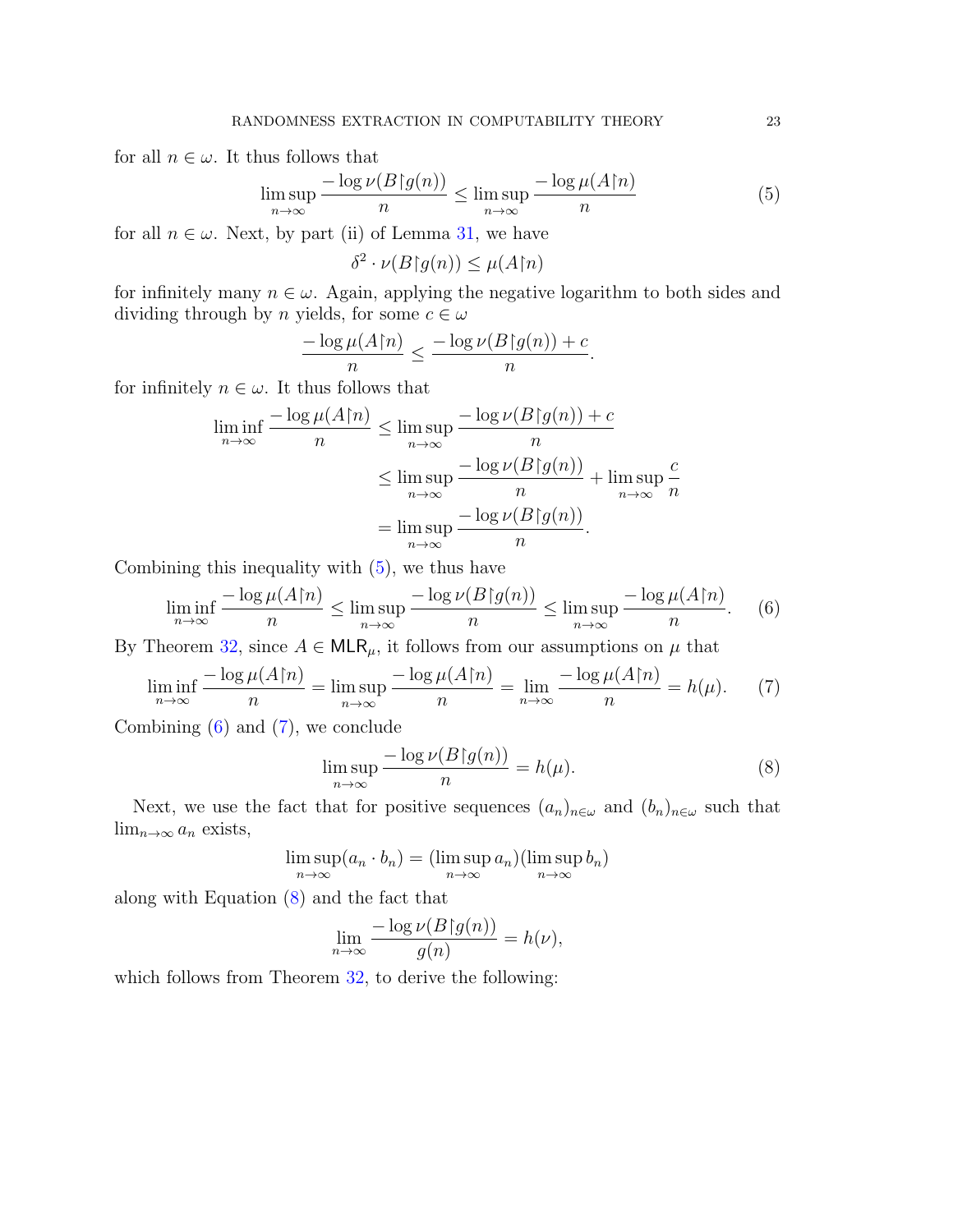$$
h(\mu) = \limsup_{n \to \infty} \frac{-\log \nu(B|g(n))}{n} = \limsup_{n \to \infty} \left( \frac{-\log \nu(B|g(n))}{g(n)} \frac{g(n)}{n} \right)
$$
  
= 
$$
\limsup_{n \to \infty} \left( \frac{-\log \nu(B|g(n))}{g(n)} \right) \limsup_{n \to \infty} \left( \frac{g(n)}{n} \right)
$$
  
= 
$$
\lim_{n \to \infty} \left( \frac{-\log \nu(B|g(n))}{g(n)} \right) \limsup_{n \to \infty} \left( \frac{g(n)}{n} \right)
$$
  
= 
$$
h(\nu) \cdot \text{OI}_{\Phi_{\mu \to \nu}}(A).
$$

From this we can conclude that

$$
\mathrm{OI}_{\Phi_{\mu \to \nu}}(A) = \frac{h(\mu)}{h(\nu)}.
$$

As noted above after the statement of Theorem [30,](#page-20-0) determining  $Rate(\Phi_{\mu\rightarrow\nu},\mu)$ appears to be an open question in the randomness extraction literature. Essentially, this problem boils down to finding a uniform bound of the sequence of functions given by  $\frac{|\phi_{\mu\to\nu}(X\cap n)|}{\phi_{\mu\to\nu}(X\cap n)}$ n to apply the dominated convergence theorem to calculate  $Rate(\Phi_{\mu\rightarrow\nu},\mu).$ 

### 7. Open questions

<span id="page-23-0"></span>We conclude with several open questions. First, there is a general question about generalizing the results from Sections [4,](#page-9-0) [5,](#page-13-0) and [6](#page-19-0) to apply to a broader class of Turing functionals:

Question 33. What features of an almost total Turing functional  $\Phi$  guarantee that

$$
\mathrm{OI}_{\Phi}(X) = \mathit{Rate}(\Phi, \mu)
$$

for the appropriate choice of measure  $\mu$  and all sufficiently  $\mu$ -random sequences X?

Next, the results we have established in showing the level of randomness that is sufficient for a sequence to witness the extraction rate of a Turing functional do not tell us what level of randomness is *necessary* for this to hold. Thus we can ask:

Question 34. For each of the classes of Turing functionals that we have discussed, what is the level of randomness necessary for a sequence to witness the associated extraction rate?

#### **REFERENCES**

<span id="page-23-1"></span>[BBC<sup>+</sup>08] George Barmpalias, Katie Brodhead, Douglas Cenzer, Jeffrey B. Remmel, and Rebecca Weber. Algorithmic randomness of continuous functions. Arch. Math. Logic, 46(7-8):533– 546, 2008. [9](#page-8-1)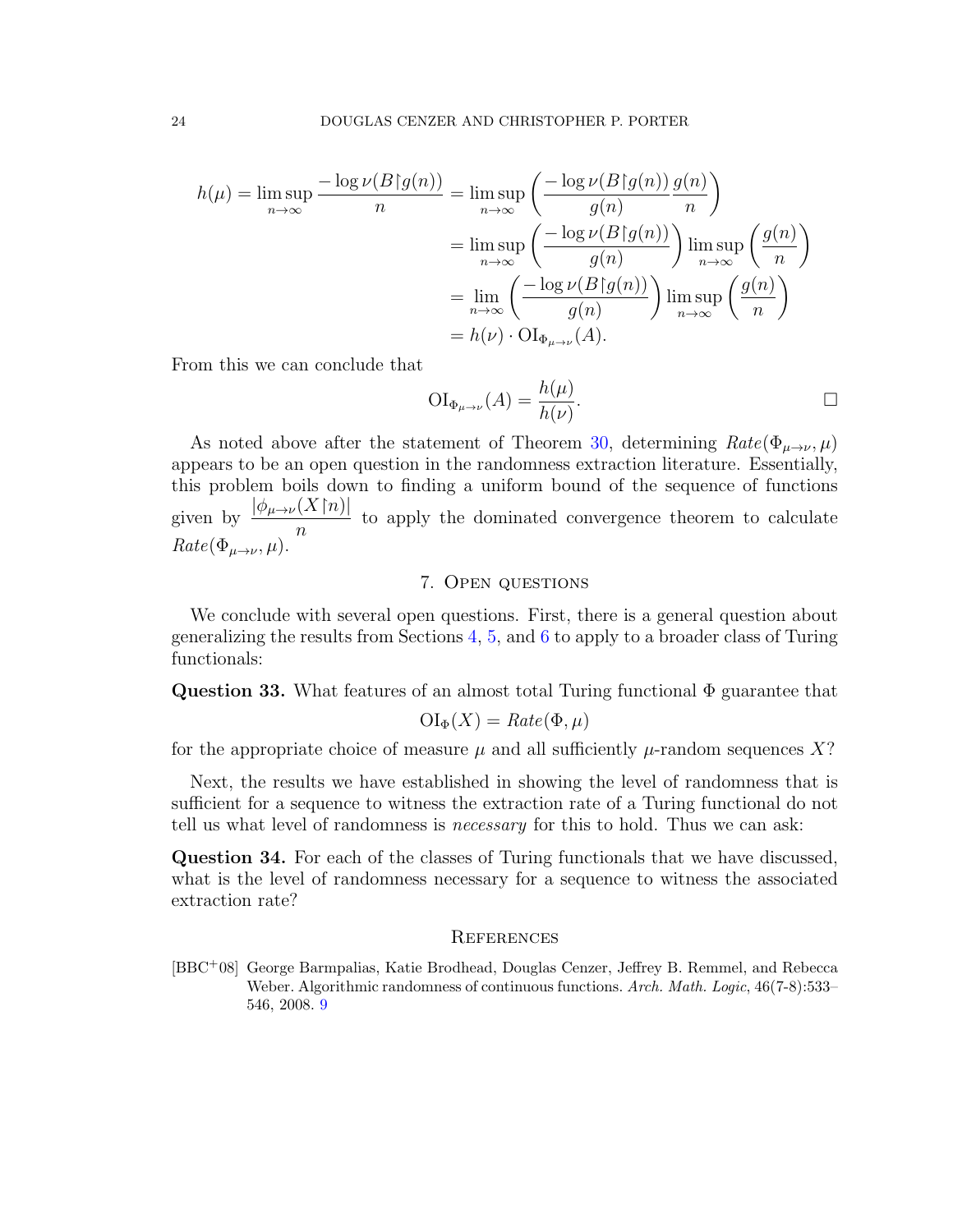- <span id="page-24-14"></span>[BM12] Laurent Bienvenu and Benoît Monin. Von Neumann's biased coin revisited. In 2012 27th Annual IEEE Symposium on Logic in Computer Science, pages 145–154. IEEE, 2012. [20](#page-19-2)
- <span id="page-24-8"></span>[CP15] Douglas Cenzer and Christopher P. Porter. Algorithmically random functions and effective capacities. In Theory and Methods of Computation (TAMC 2015), Lecture Notes in Computer Science 9076, pages 22–37. Springer Verlag, 2015. [9](#page-8-1)
- <span id="page-24-7"></span>[CR18] Douglas Cenzer and Diego A. Rojas. Online computability and differentiation in the Cantor space. In Sailing routes in the world of computation, volume 10936 of Lecture Notes in Comput. Sci., pages 136–145. Springer, Cham, 2018. [9](#page-8-1)
- <span id="page-24-15"></span>[CT12] Thomas M. Cover and Joy A. Thomas. Elements of information theory. John Wiley & Sons, 2012. [22](#page-21-2)
- <span id="page-24-5"></span>[DH10] Rodney G. Downey and Denis R. Hirschfeldt. Algorithmic randomness and complexity. Springer, 2010. [4](#page-3-0)
- <span id="page-24-0"></span>[Dot08] David Doty. Dimension extractors and optimal decompression. Theory Comput. Syst., 43:425–463, 2008. [2](#page-1-0)
- <span id="page-24-9"></span>[Eli72] Peter Elias. The efficient construction of an unbiased random sequence. Ann. Math. Statist., 43:865–870, 1972. [10](#page-9-1)
- <span id="page-24-6"></span>[FP20] Johanna N.Y. Franklin and Christopher P. Porter. Key developments in algorithmic randomness. In Johanna N.Y. Franklin and Christopher P. Porter, editors, Algorithmic Randomness: Progress and Prospects, volume 50 of Lecture Notes in Logic. Cambridge University Press, 2020. [4](#page-3-0)
- <span id="page-24-10"></span>[FT14] Johanna N.Y. Franklin and Henry Towsner. Randomness and non-ergodic systems. Moscow Mathematical Journal, 14(4):711–744, 2014. [13](#page-12-2)
- <span id="page-24-12"></span>[GHR11] Peter G´acs, Mathieu Hoyrup, and Crist´obal Rojas. Randomness on computable probability spaces—a dynamical point of view. Theory of Computing Systems, 48(3):465–485, 2011. [18](#page-17-1)
- <span id="page-24-13"></span>[HH97] Te Sun Han and Mamoru Hoshi. Interval algorithm for random number generation. IEEE Transactions on Information Theory, 43(2):599–611, 1997. [20,](#page-19-2) [22](#page-21-2)
- <span id="page-24-4"></span>[Hoy12] Mathieu Hoyrup. The dimension of ergodic random sequences. In 29th International Symposium on Theoretical Aspects of Computer Science, volume 14 of LIPIcs. Leibniz Int. Proc. Inform., pages 567–576. Schloss Dagstuhl. Leibniz-Zent. Inform., Wadern, 2012. [3,](#page-2-1) [22](#page-21-2)
- <span id="page-24-3"></span>[Kau91] Steven M. Kautz. Degrees of random sets. ProQuest LLC, Ann Arbor, MI, 1991. Thesis (Ph.D.)–Cornell University. [2,](#page-1-0) [20](#page-19-2)
- <span id="page-24-16"></span>[Kau97] Steven M. Kautz. Resource-bounded randomness and compressibility with respect to nonuniform measures. In Proceedings of the International Workshop on Randomization and Approximation Techniques in Computer Science, pages 197–211. Springer-Verlag, 1997. [22](#page-21-2)
- <span id="page-24-1"></span>[KY76] Donald E. Knuth and Andrew C. Yao. The complexity of nonuniform random number generation. In Algorithms and complexity (Proc. Sympos., Carnegie-Mellon Univ., Pittsburgh, Pa., 1976), pages 357–428, 1976. [2,](#page-1-0) [14,](#page-13-1) [16,](#page-15-1) [20](#page-19-2)
- <span id="page-24-2"></span>[LZ70] Leonid Levin and Alexander K. Zvonkin. The complexity of finite objects and the development of the concepts of information and randomness of means of the theory of algorithms. Uspekhi Mat. Nauk, 25:85–127, 1970. [2,](#page-1-0) [20](#page-19-2)
- <span id="page-24-11"></span>[Miy13] Kenshi Miyabe.  $L^1$ -computability, layerwise computability and Solovay reducibility. Computability, 2(1):15–29, 2013. [18](#page-17-1)